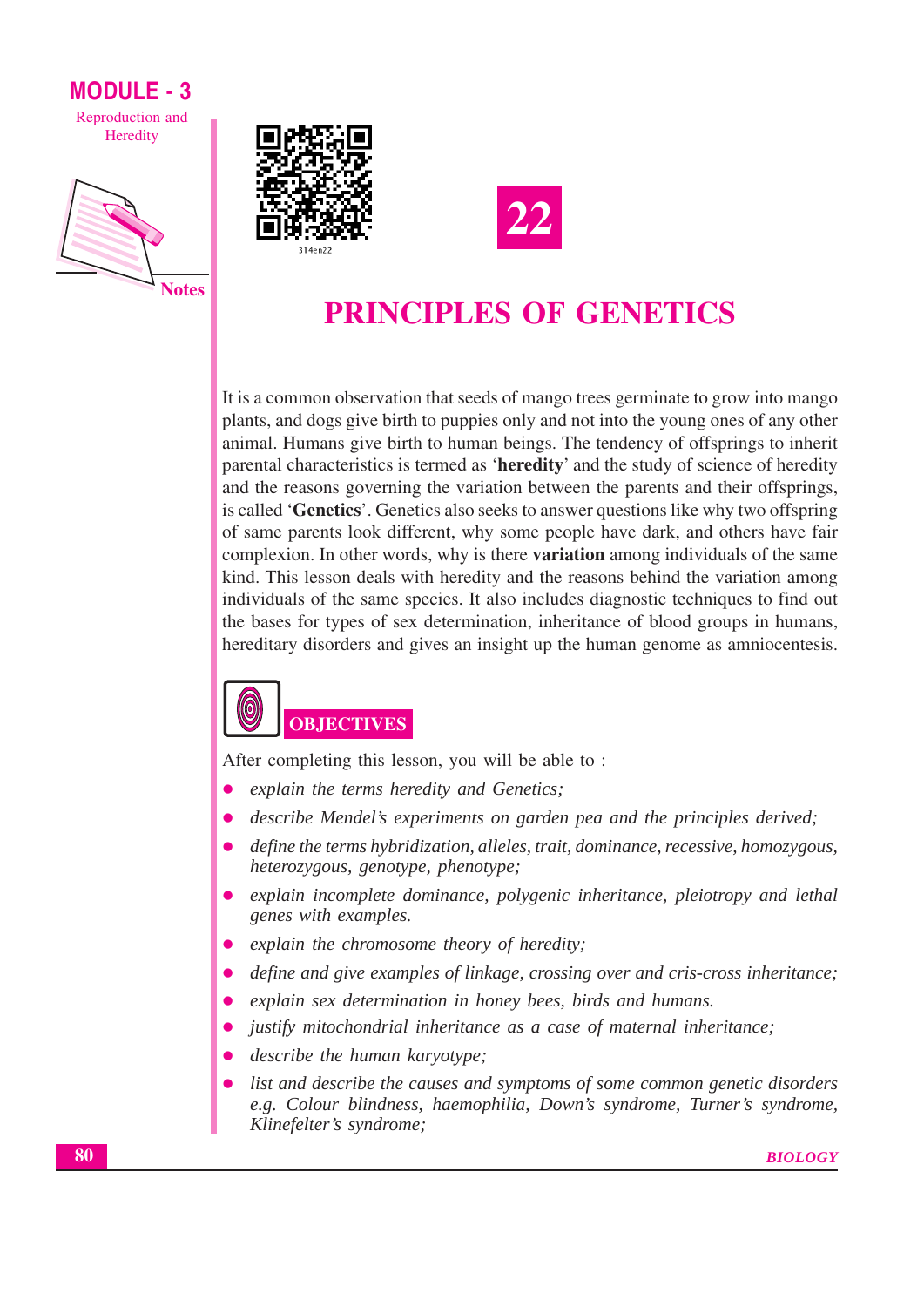- describe the inheritance of Rh factor and explain its significance during pregnancy;
- explain inheritance of human blood groups;
- explain the diagnostic technique of amniocentesis and give its significance;
- give a brief idea of genomics and human genome.

#### **22.1 HEREDITY AND VARIATION**

Whenever an infant is born in a family, the relatives begin to wonder about the resemblance of the infant's eyes, facial features, complexion, colour of hair with those of the parents, siblings and grandparents. The source of such resemblances and differences are in the "genes" that are passed down form parents to children and so on generation after generation. This inheritance of genes is termed 'heredity' the study of reasons of heredity is 'Genetics'. New individuals develop features according to the genes inherited by them from their parents.

The transmission of characters from one generation to the next, that is from parents to offsprings is known as heredity.

It is further observed that siblings from same parents are unique and differ from each other except the identical twins. Such differences are termed variations.

Variation means differences between parents and their offsprings or between offsprings of same parents or between members of the same population.

Variation in a population is very important. It has survival value for the population. This is because if the environment changes, some individuals (variants) may be able to adapt to new situations and save the population from dying out. Variation arises due to **mutation** or sudden change in the genes. Variation also arises because genes get shifted and exchanged during meiosis at the time of formation of gametes, giving rise to new gene combinations (Recall from lesson 8 on cell and cell division about chiasma formation and lesson no. 20 on reproduction in animals for gamete formation and fertilization). At fertilization, there is random mixing of paternal and maternal chromosomes with different gene combinations. Such a source of variation which is most common is called genetic recombination.

> Heritable Variations generally arise because of mutation and recombination.

# 22.2 MENDEL'S EXPERIMENTS ON THE GARDEN PEA AND **PRINCIPLES OF INHERITANCE**

Sir Gregor Johann Mendel (1822 to 1884) was Austrian monk who used garden pea *(Pisum sativum)* for his experiments on plant breeding and published his results in 1865. His work, however, was independently rediscovered in 1900, long after Mendel's death, by Tschermak, Correns and DeVries. But since Mendel was the first to suggest principles underlying inheritance he is regarded as the founder or **father of genetics**.

**BIOLOGY** 

Reproduction and Heredity

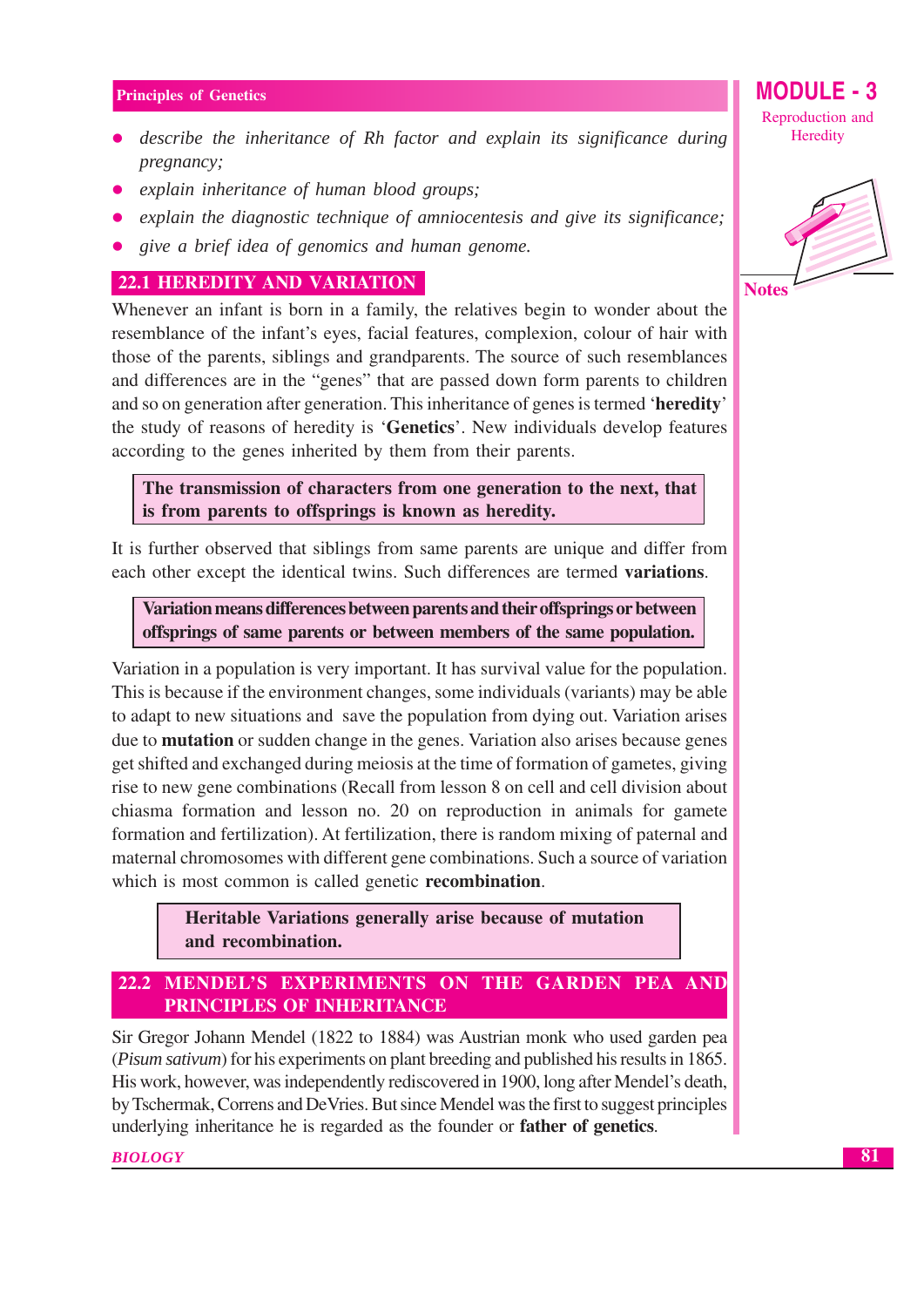

**22.2.1 Mendel's Experiments** 

Mendel designed his experiments in such a way that a pure tall variety of pea plants could be crossed to a pure dwarf variety. The anthers from flowers of tall plants were removed and their stigmas dusted with pollen from flowers of dwarf plants. The reverse experiment was also carried out, that is anthers of flowes borne on dwarf plants were removed and their stigmas were dusted by pollen from flowers of tall plants.

In the following spring, seeds from the new plants were collected and sown. Mendel found that all the plants of this generation called first **filial generation** or  $F_1$  grew to be tall plants. He allowed them to self pollinate. Again he collected the seeds. The following year, after the seeds had been sown, he found that three quarters of these plants were tall and the rest dwarf. He Sown the following repeated the experiment several times and found that the ratio of tall to dwarf plants was  $3:1$  $(Fig. 22.1)$ .

In this way he tried to cross pea plants differing Allo the progeny in seven such contrasting characters or traits. grew tall

These were 1. red flowered and white flowered plants; 2. axillary flowered (flower arising in the axial of the leaf) and terminal flowered (flower arising at tip of stalk); 3. yellow seeded versus green seeded; 4. round seeded versus wrinkled seeded; 5. green pod versus yellow pod 6. plants with inflated pods versus those with constricted pod and 7. pure tall plants versus pure dwarf plants. Plants with these contrasting characters existed in varieties that were 'self pollinating' so that generation after generation they expressed only one type of feature (Fig. 22.2).



Fig. 22.1 Mendel's experiment with tall and dwarf plants.

Crosses involving plants differing in the inheritance of **one contrasting feature only** are called **monohybrid crosses**. Mendel also tried crosses involving two contrasting features, such as tall and red flowered plants crossed with dwarf and white flowered plants. Such crosses are termed dihybrid crosses.

# 22.2.2 Mendel's Principles (laws) of inheritance

Based on the results of his experiments, Mendel postulated the following laws of heredity.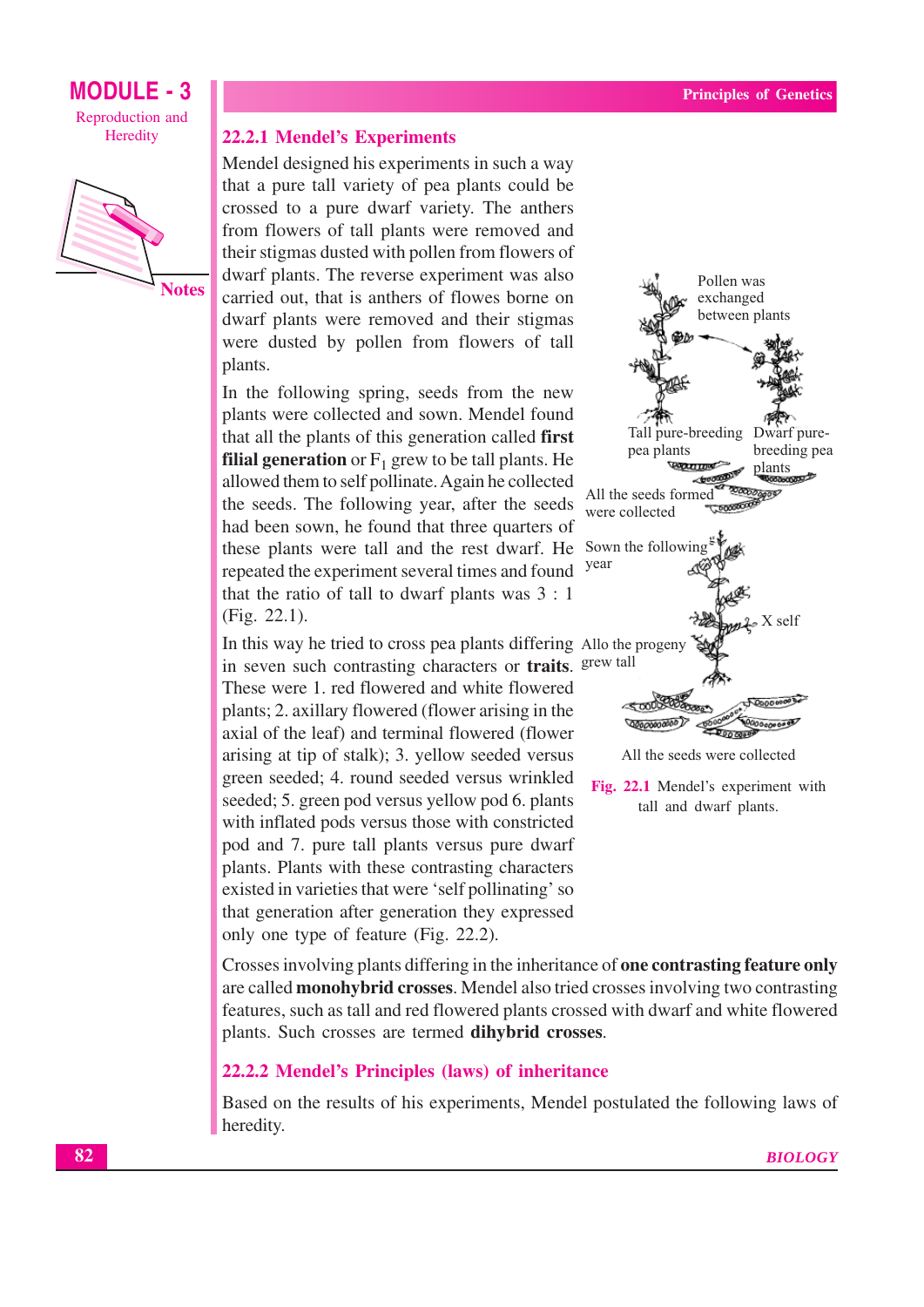1. Law of segregation or purity of gametes. At formation of gametes, the two chromosomes of each pair separate (segregate) into two different cell which form the gametes. This is a universal law and always during gamete formation in all sexually reproducing organisms, the two factors of a pair pass into different gametes. Each gamete receives one member of a pair of factors and the gametes are pure.

Mendel's factors later came to be known as genes.

#### Flower colour Stem length Seed shape Seed colour 68 ⊗ ۵ Long Green Yellow Round Wrinkled White (pp) Purple (pp)  $(RR)$  $(YY)$  $(rr)$  $(yy)$  $_{\rm{Chorr}}$ Flower position nflated Terminal Constricted Green Axial Yellow

Fig. 22.2 Seven traits studied by Mendel

2. Law of dominance. During inheritance of many traits (e.g. eye colour, flower colour, seed shape) is controlled by **one pair of genes**. When the two genes of a pair are of the same kind (e.g. brown colour of eyes, red colour of flower) the condition is termed as **homozygous**. When a pair of chromosomes has the gene controlling the same feature (flower colour) in two different forms (red flower gene on one chromosome and white flower gene on another member of the pair (termed its **homologue**) the condition is termed **heterozygous**. The factors or genes for red and white flower olour are alternative forms of the same gene, that is, the gene for flower colour. Suh alternative forms of the same gene are termed as **Alleles**.

The second law of inheritance maintains that when the two genes of a pair, represent contrasting characters the expression of one is dominant over that of the other. Thus if both genes of an allele are for tallness (represented as TT)

#### **BIOLOGY**



**MODULE - 3** 

Reproduction and

Heredity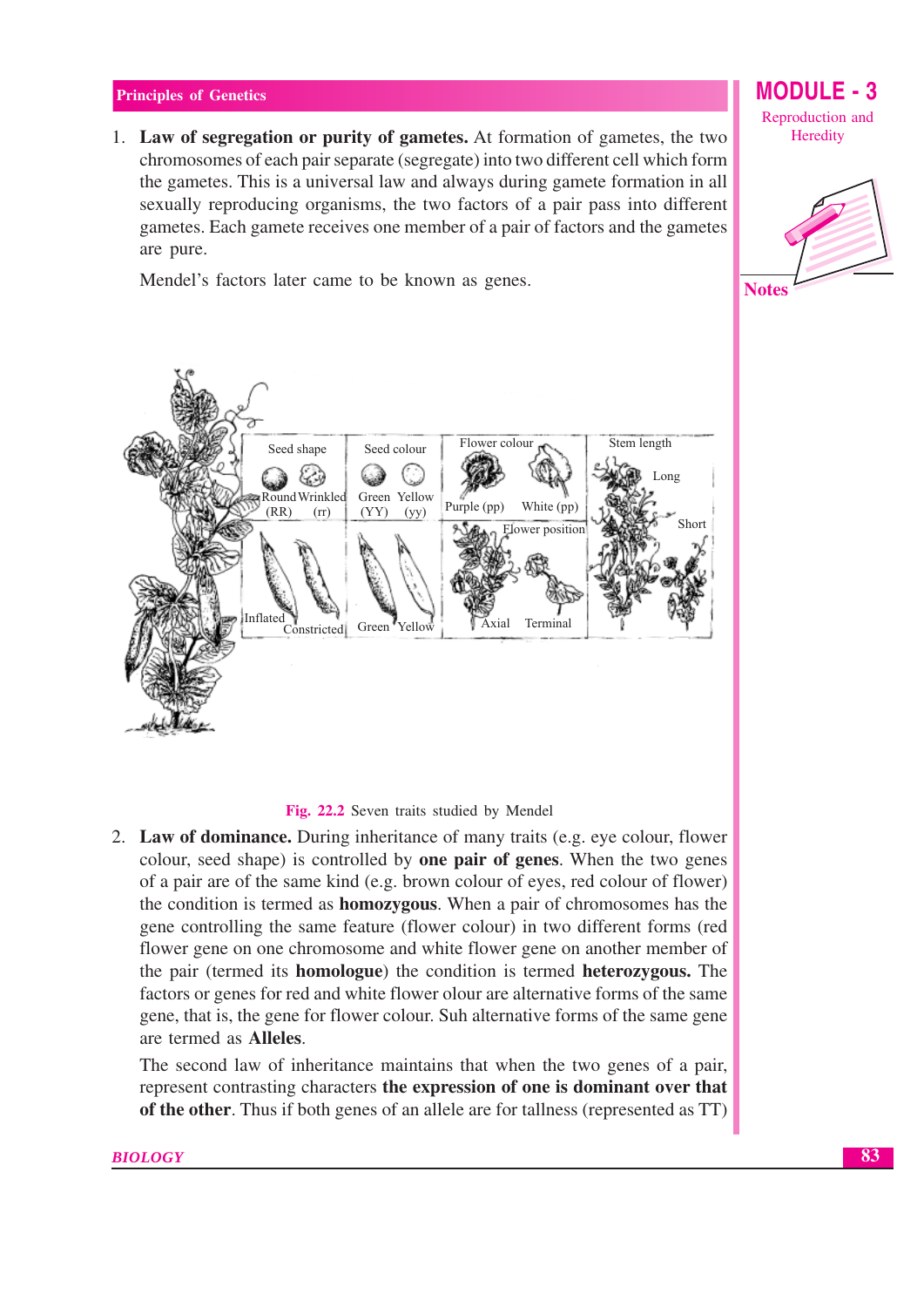# **MODULE - 3** Reproduction and

Heredity



that is **homozygous** or one gene is for tallness and another for dwarfness (Tt), that is **heterozygous**, the pea plants will be tall. The opposite of dominant gene is termed **recessive gene**. The recessive feature (e.g. dwarfness of the plant) is expressed only when both the genes of allele are in the homozygous condition (tt). The law of dominance was found to be true in both monohybrid and

dihybrid crosses in cases of all the seven characteristics studied by Mendel in the garden pea.

3. Law of independent assortment meaning whereby that in the inheritance of two features (each feature controlled by a pair of genes), genes for the two different features are passed down into the offspring **independently** (Fig. 22.3) i.e. the segregation of one pair of factors is independent of the segregation of the factors belonging to any other pair of factors or allelic pair.

|         | Red Tall | White Dwarf |                  |
|---------|----------|-------------|------------------|
| Parents | TTRR ×   | ttrr        |                  |
| gametes | TR.      | tr          |                  |
| $F_1$   | Tt       | Rr          | Tall, red (self) |

 $F<sub>2</sub>$  progeny worked out below.

| Genes in male and<br>female gametes | TR.         | Tr          | tR          | tr          |
|-------------------------------------|-------------|-------------|-------------|-------------|
| <b>TR</b>                           | <b>TTRR</b> | <b>TTRr</b> | <b>TtRR</b> | <b>TtRr</b> |
|                                     | Tall red    | Tall red    | Tall red    | Tall red    |
| Tr                                  | <b>TTRr</b> | TTrr        | TtRr        | Ttrr        |
|                                     | Tall red    | Tall white  | Tall red    | Tall white  |
| tR                                  | <b>TtRR</b> | TtRr        | ttRR        | ttRr        |
|                                     | Tall red    | Tall red    | Dwarf red   | Dwarf red   |
| tr                                  | TtRr        | <b>TtRr</b> | ttRr        | ttrr        |
|                                     | Tall red    | Tall white  | Dwarf red   | Dwarf red   |

Fig. 22.3 Dihybrid phenotypic ratio

9 Tall Red: 3 Tall White: 3 Dwarf red: 1 Dwarf white

In Fig. 22.3 results show independent assortment in two pairs of genes. R stands for red flower colour, r for white flower colour, T for tallness and t for dwarfness.

You would have noticed that the composition of genes termed **genotype** controls the outside expression which we can see, that is the **phenotype**. The ratio of progeny in the crosses is therefore, the **phenotypic ratio**.

However, as more and more scientists began to devise genetic experiments, it became clear that Mendel's laws do not hold true in all cases. We shall learn about the deviations from Mendel's laws such as incomplete dominance, codominance and polygenic inheritance.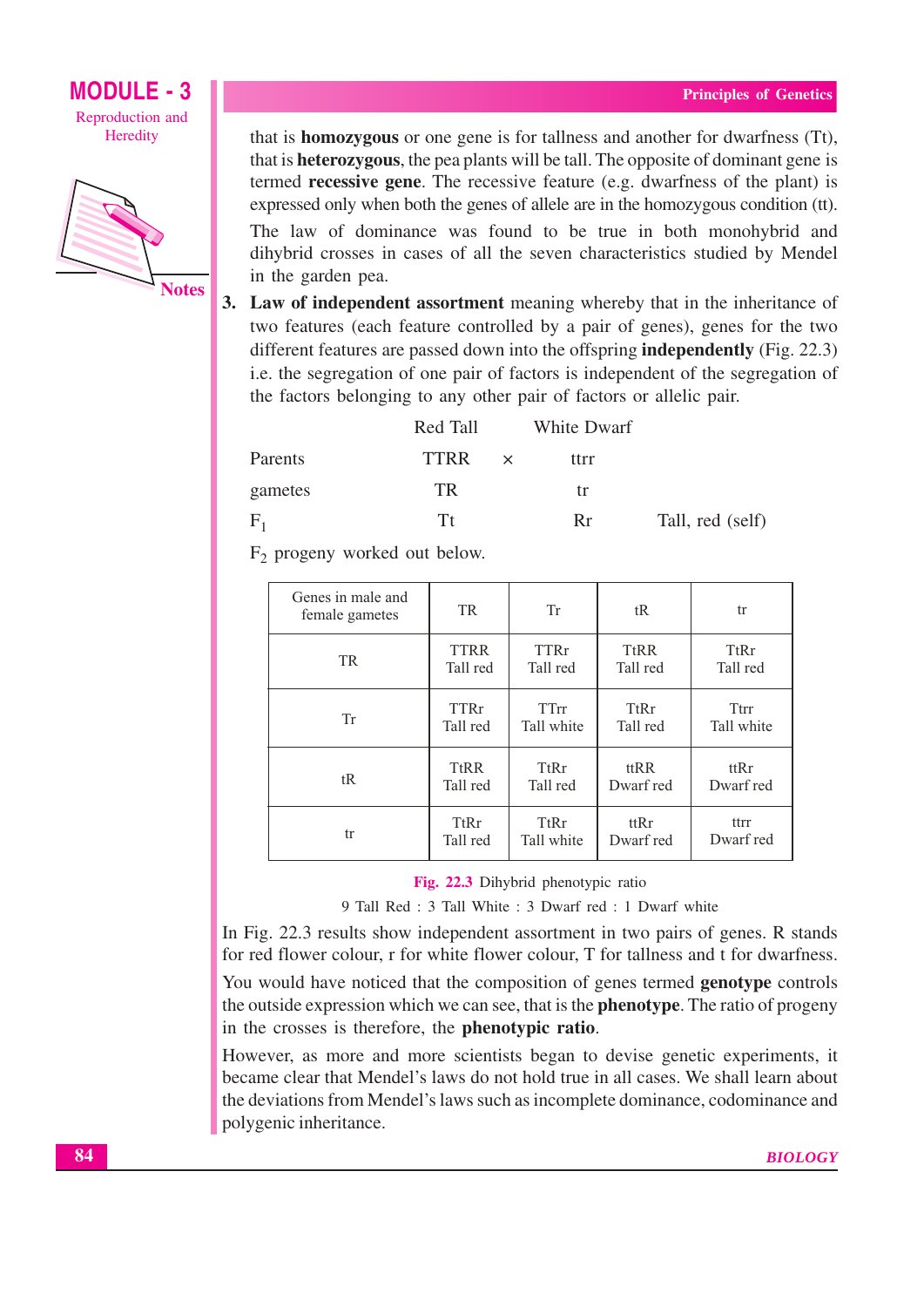#### 22.2.3 Reasons for Mendel's success

- 1. Mendel succeeded in postulating laws of inheritane because of his choice of experimental plant garden pea which has a short life cycle, has self pollinated bisexual flowers so that cross-pollination is not allowed and the true breeding behaviour of parents could be maintained. Because of the property of self pollination in garden pea plants, a large number of pure line of plants with several pairs of contrasting characters could be obtained in the same field.
- **2. His selection of traits:** All the seven pairs of contrasting characters of pea plants considered by Mendel in his experiments showed complete dominance that helped Mendel to postulate the law of dominance and the law of segregation.
- 3. The factors for all the seven traits selected by Mendel for his experiments were either present on separate homologous chromosomes or if they were present on the same chromosome, they were apart so that the factors segregated independently & were not inherited together so that Mendal failed to discover linkage and crossing over.
- **4. Mendel's methodology:** His technique of experimentation also helped him in discovering the Laws of Heredity:
	- Homozygous pure line plants with contrasting characters were crossed.  $(i)$
	- (ii) Self pollination was prevented by removing stamens to bring about crosspollination between the desired parents.
	- $(iii)$ Female plants were dusted with pollen grains from another plant with the contrasting feature and were tied in a bag to prevent any further pollination.
	- (iv) Seeds were collected from plants of different generations and sown in time.
	- (v) The results of different generations were maintained, and analysed statistically, by counting the individuals exhibiting different traits.
	- (vi) He considered the inheritance of one character at a time, then he considered inheritance involving individuals differing in two contrasting characters.
	- (vii) He performed reciprocal crosses and test crosses to confirm the results. (see section 22.3 for definition of these terms), and formulated the basic laws of heredity.

# **22.3 IMPORTANT TERMS IN GENETICS**

- Factor: The unit of inheritance and expression of a particular character is controlled by inheritable units called factor (gene) which are present in pairs in parental cells and singly in the gametes.
- **Gene**: A segment of DNA molecule which determines the unit of inheritance and expression of a particular character.

**BIOLOGY** 



**MODULE - 3** 

Reproduction and Heredity

**Notes**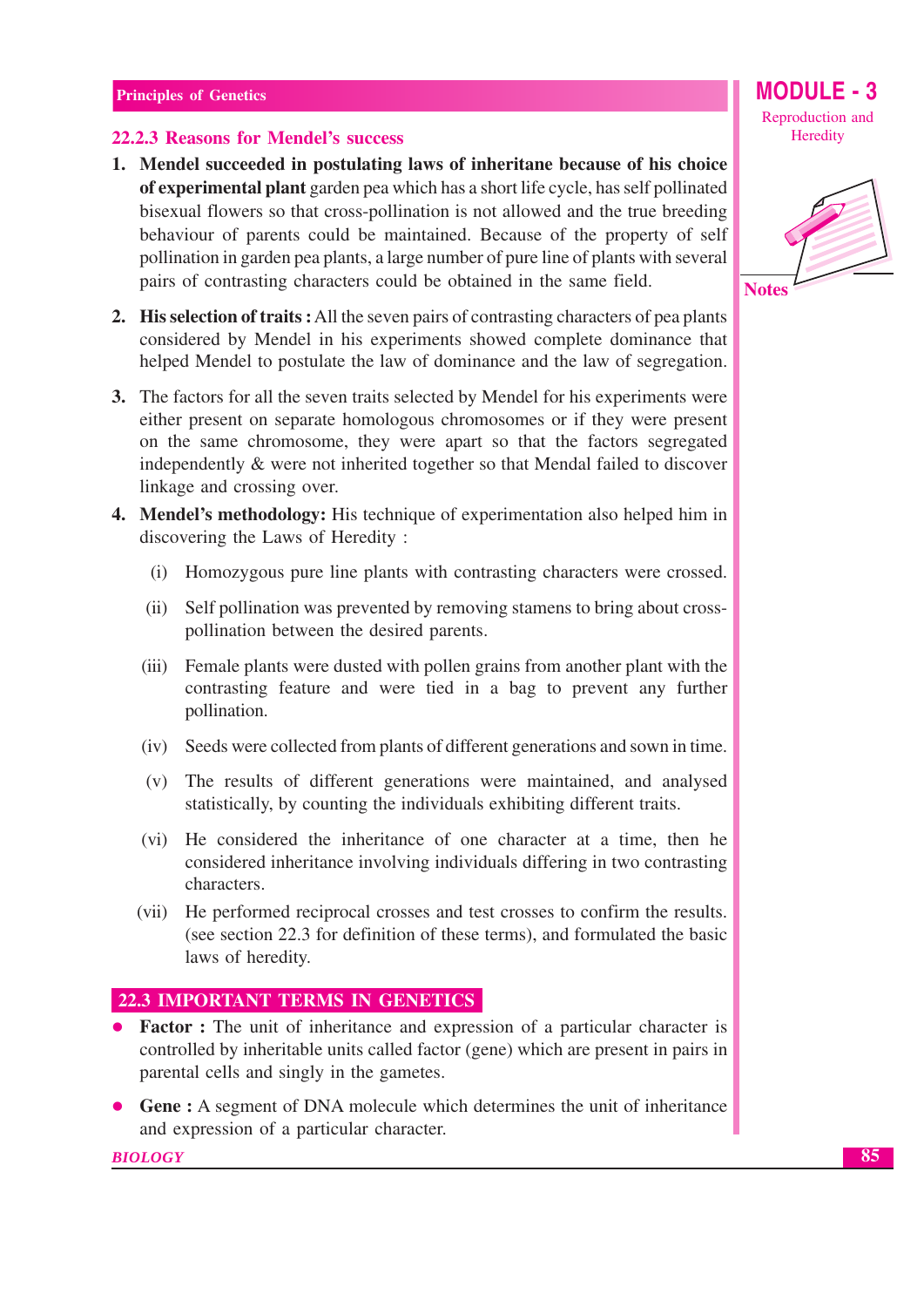

- Alleles or Allelomorphs : Two or more alternative forms of a gene are called alleles. For example in pea plant, the gene for producing seed shape may occur in two alternative forms: smooth (S) and wrinkled (s). Genes for smooth wrinkled seeds are alleles of each other, and occupy same locus on homologous chromosomes.
- **Trait :** is the morphologically or physiologically visible character, e.g. colour of flower, and shape of seed.
- **Dominant trait:** Out of the two alleles or allelorrorphs of a trait, the one which expresses itself in a heterogygous organism in the  $F_1$  hybrid is called the dominant trait (dominant allele) and the one that remains masked in  $F_1$  individual but gets expressed in the next generation  $(F_2)$ , is called **recessive**. Thus, if the allelic combination in an organism is Tt, and T (tallness) expresses itself but t (dwarfness) cannot, so T is the dominant allele, and tallness is dominant on dwarfness represented by "t'.
- **Recessive trait:** Out of the two alleles for a trait, the one which is suppressed (does not express) in the  $F_1$  hybrid is called the recessive trait (recessive allele). But the Recessive allele does express itself only in the homozygous state (e.g. tt).
- **Genotype :** A class of individuals recognised based on its genetic constitution and breeding behaviour is called the genotype, e.g., the genotype of pure smooth seeded parent pea plant is SS and it will always breed true for smooth-seeded character, but plants having Ss on selfing would give rise to a population represented by 3 : 1 ratio for smooth seeded plants and wrinkled seeded plants.
- **Phenotype :** A class of individuals recognised based on outward appearance of a trait in an individual is the phenotype, e.g. Smooth-seeded shape or wrinkled shape of seeds represent two different phenotypes.
- **Homozygous**: An individual possessing identical alleles for a trait is termed homozygous e.g. SS is homozygous condition for smooth seeded character in garden-pea.
- Heterozygous: An individual with dissimilar alleles for a trait is termed heterozygous for e.g. Ss represents the heterozygous condition for smooth seeded character in garden pea.
- Parent generations: The parents used for the first cross represent the parent (or  $P_1$ ) generation.
- $F_1$  generation : The progeny produced from a cross between two parents (P<sub>1</sub>) is called First filial or  $F_1$  generation.
- $F_2$  generation : The progeny resulting from self pollination or inbreeding of  $F_1$  individuals is called **Second Filial** or  $F_2$  generation.
- Monohybrid cross: The cross between two parents differing in a single pair of contrasting characters is called monohybrid cross and the  $F_1$  offspring is the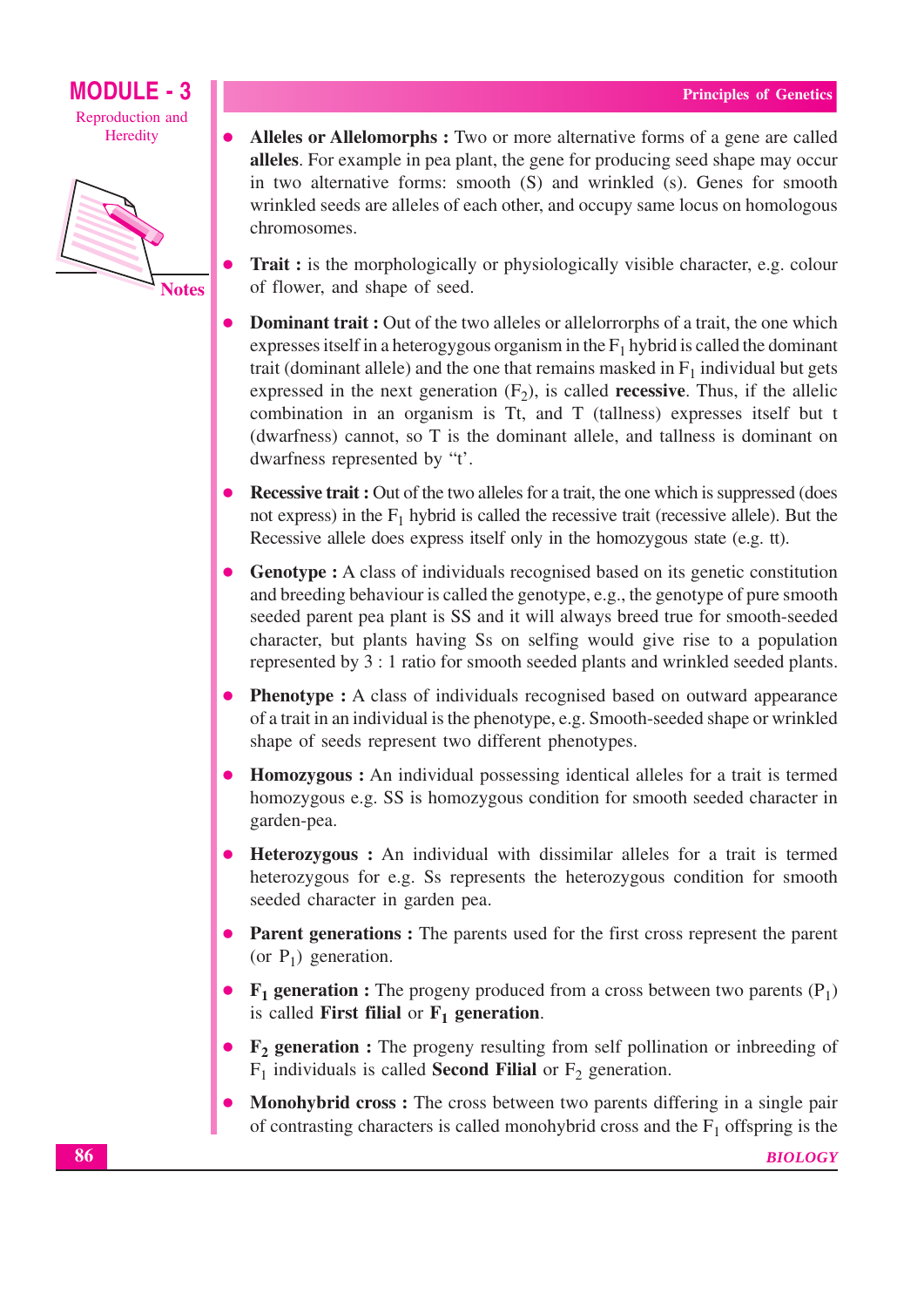**Monohybrid.** The phenotypic ratio of 3 dominants : 1 recessive obtained in the  $F<sub>2</sub>$  generation from the monohybrid crosses by Mendel was mentioned as 3:1 monohybrid ratio.

- Dihybrid cross: The cross in which two parents differing in two pairs of contrasting characters are considered simultaneously for the inheritance pattern is called dihybrid cross. The phenotypic ratio obtained in the  $F<sub>2</sub>$  generation from a dihybrid cross is called Mendelian dihybrid ratio  $(9:3:3:1)$ , and the  $F_1$ -individual is called dihybrid (Ss Tt).
- Hybridisation : Crossing organisms belonging to different species for getting desirable qualities in the offspring.
- Test cross: is the Crossing of the  $F_1$  progeny with the homozygous recessive parent. If  $F_1$  progeny is heterozygous, then test cross always yields the ratio of 1 : 1 between its different genotypes and phenotypes.
- Reciprocal cross : Is the cross in which the sex of the parents is reversed. That is if in the first cross father was dwarf and mother tall, then in the reciprocal cross, dwarf parent will be female and tall parent male.



# **INTEXT QUESTIONS 22.1**

|    | 1. Name the founder of genetics and state why he is called so.                   |
|----|----------------------------------------------------------------------------------|
| 2. | State one difference between                                                     |
|    | homozygous and heterozygous individuals<br>(1)                                   |
|    | dominant and recessive traits<br>(ii)                                            |
|    | (iii) genotype and phenotype                                                     |
|    | monohybrid and dihybrid crosses.<br>(iv)                                         |
|    | 3. Define heredity and Genetics.                                                 |
|    | 4. Give the monohybrid and dihybrid phenotypic ratios for Mendelian inheritance. |
|    | 5. Mention two sources of variation.                                             |
|    |                                                                                  |



**MODULE - 3** 

Reproduction and

Heredity

**BIOLOGY**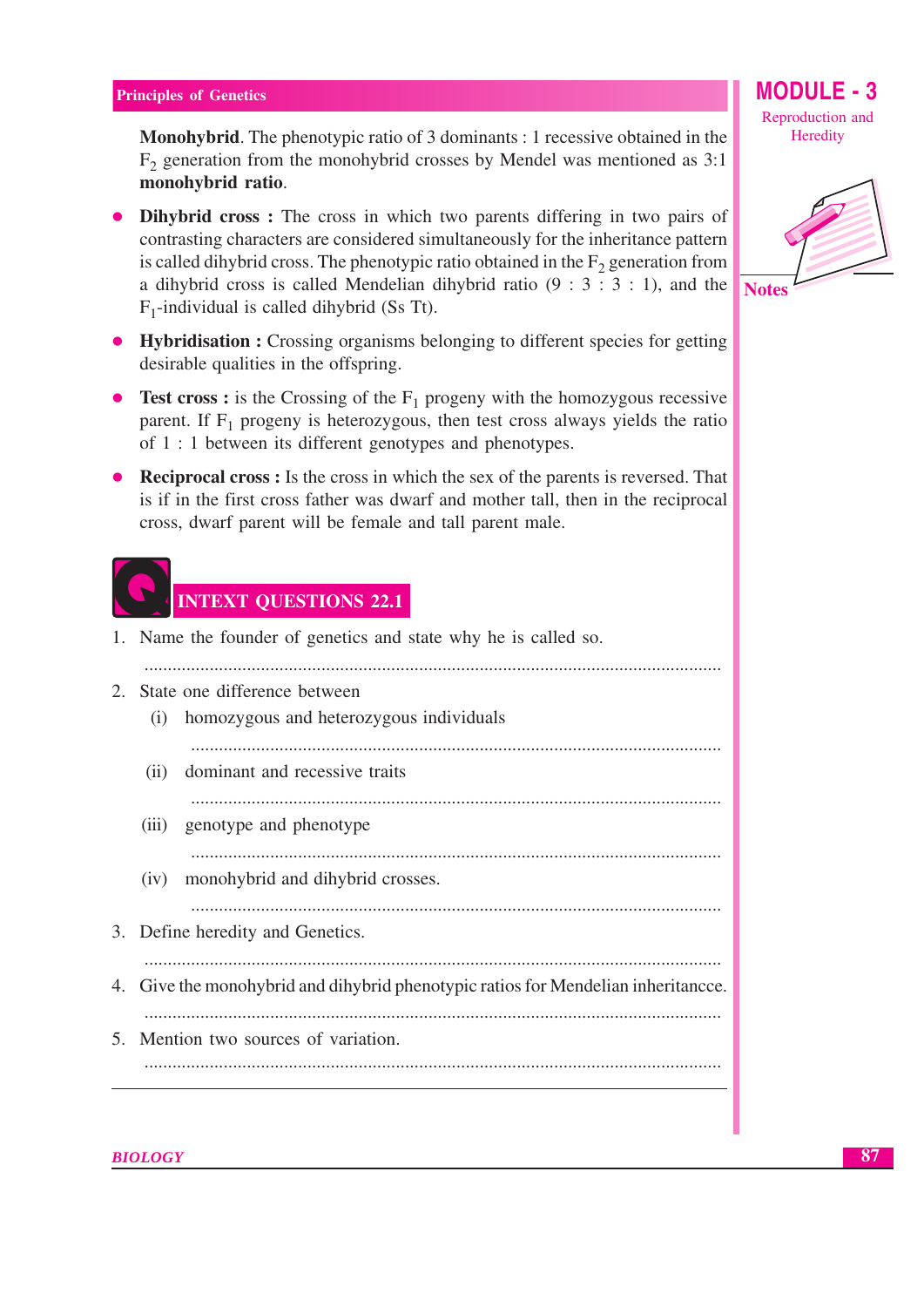

**Notes** 

|  | <b>22.3 DEVIATION FROM MENDEL'S LAWS INCOMPLETE DOMINANCE</b> |  |
|--|---------------------------------------------------------------|--|
|  |                                                               |  |

In the four O'clock plant Mirabilis jalapa and Snapdragon or Antirrhinum law of dominance does not hold good. Thus when a homozygous red flowered plant (RR) is crossed to a homozygous white flowered plant (rr), all flowers in the  $F_1$  are pink while when  $F_1$  plants are self pollinated, the phenotypic ratio in the next generation is found to be  $1:2:1$ .

| Parents        | $RR \times rr$                                     |
|----------------|----------------------------------------------------|
| Gametes        | $R, R \times r, r$                                 |
| $F_{1}$        | Rr Pink                                            |
| F <sub>2</sub> | 1 Red : 2 Pink : 1 White                           |
|                | $1 \, \text{RR} : 2 \, \text{Rr} : 1 \, \text{rr}$ |

You will find that the heterozygous (Rr) plants have an intermediate colour pink. You must have also noticed that the genotypic ratio  $1 RR : 2 Rr : 1 rr$  and phenotypic ratio 1 Red : 2 Pink : 1 white are the same, that is,  $1 : 2 : 1$ .

# Multiple alleles and codominance

Height and flower colour in peas and eye colour of humans have only two alleles (T and t; R and r; B and b (alleles for Brown blue eyes in humans). Most genes, however, may have more than two alleles or **multiple alleles**, controlling the same Trait. An example of multiple alleles is inheritance of blood group in man.

The four blood groups of humans are determined by combination of different alleles. The alleles  $I^A$  for A group,  $I^B$  for B blood group are both dominant. Therefore person with alleles  $I^A$  and  $I^B$  have the blood group AB as both the genes  $I^A$  and  $I^B$  are co-dominant. The gene  $i^{\circ}$  when homozygous  $(i^{\circ}i^{\circ})$  gives the blood group O. Genotype and phenotype of blood groups in humans are given in Table 22.1.

Table 22.1 Genotypes and Phenotypes of human blood groups

| <b>Genotype</b>                    | <b>Blood</b> group |
|------------------------------------|--------------------|
| $I^A I^A$ and $I^A$ i <sup>o</sup> | A                  |
| $I^B$ $I^B$ and $I^B$ $i^0$        | B                  |
| $I^A$ $I^B$                        | AB                 |
| $i^{0}i^{0}$                       | $\Box$             |

## **Lethal** genes

Have you ever seen a yellow mouse? Probably not. The yellow coat colour in mice is due to the presence of the gene  $(y)$  which is also responsible for killing the mouse in homozygous (yy) condition at the zygotic stage indicating thereby that the mice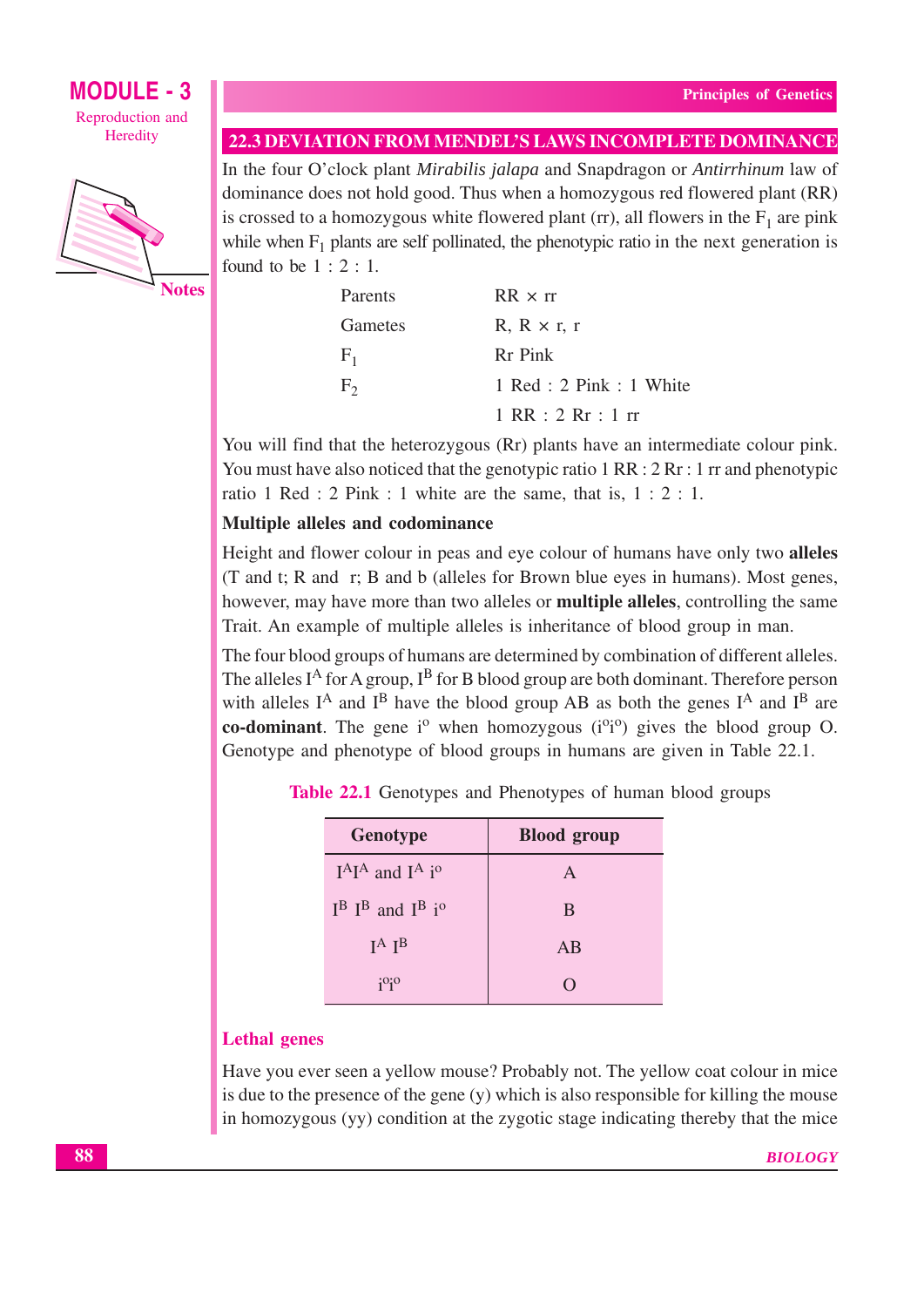homozygons for dominant "Y" allele (that is, true breeding for yellow oat colour) are never borne. Such a combination of genes (y) are termed **lethal genes**, and the phenomenon is called **lethality**. Some lethal genes kill an individual only in the homozygous condition and are recessive lethals...

#### **Pleiotropy**

While a gene may have multiple alleles and thus give multiple genotypes, one gene may control several phenotypes. For example the recessive gene for white eye in *Drosophila* when present in the homozygous condition affects several other features such as wing shape and shape of abdomen. Thus, a white eyed *Drosophila* is also born with vestigeal wings and curled abdomen.

#### Polygenic or quantitative inheritance

When a trait (feature or character) is controlled by a single gene representing an allelic pair it is termed **monogenic inheritance**. However, many traits or features are controlled by a number of different genes present at different loci on the same chromosome or different chromosomes. For example, the height and skin colour of humans and the kernel colour of wheat results from the combined effect of several genes, none of which are singly dominant. Polygenes affecting a particular trait are found on different locion many chromosomes. Each of these genes has equal contribution and cumulative effect. Three to four genes contribute towards formation of the pigment in the skin of humans. So there is a continuous variation in skin colour from very fair to very dark. Such an inheritance controlled by many genes having additive or cumulative effect in terms of expression of the phenotypic character, is termed as quantitative inheritance or polygenic (poly meaning or due to many genes) inheritance.



1. Define:

| (i)                                                       |  |
|-----------------------------------------------------------|--|
| (ii)                                                      |  |
|                                                           |  |
|                                                           |  |
| 2. Name the kind of inheritance in terms of expression of |  |
|                                                           |  |
|                                                           |  |
|                                                           |  |
| <b>BIOLOGY</b>                                            |  |

MODULE -  $3$ Reproduction and Heredity



**Notes**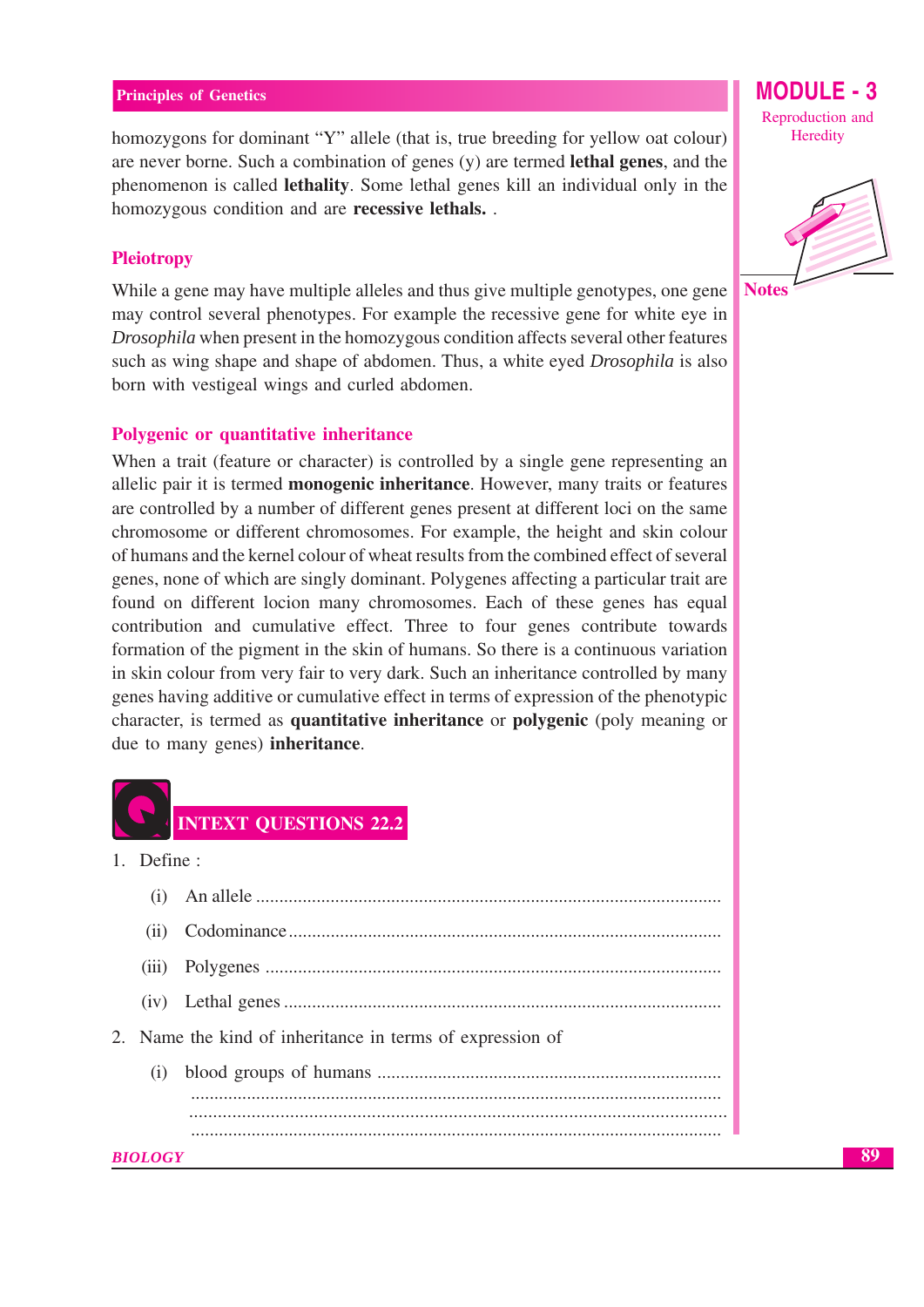

 $(ii)$  $(iii)$ 3. State the phenotypic monohybrid ratio in case of incomplete dominance.

# **22.4 CHROMOSOMAL THEORY OF INHERITANCE**

# Sutton and Boveri in 1902 observed that

Chromosomes from two parents come together in the zygote as a result of the fusion of two gametes and again separate out during meiosis at the time of formation of gametes. You have already learnt that chromosomes are filamentous bodies present in the nucleus and seen only during cell division. Gametes have half (n) number of chromosomes or are haploid and zygote is diploid or has (2n) or double the number of chromosomes when compared to chromosome number in the gametes.

The observations proved that there is a remarkable similarity between the behaviour of Mendelian factors or genes during inheritance and that of chromosomes during meiosis.

This led Sutton and Boveri to propose 'chromosomal theory of inheritance' and its salient features are as follows.

- 1. The somatic or body cells of an organism, which are derived by the repeated division of zygote have two identical sets of chromosomes i.e. they are diploid. Out of these, one set of chromosomes is received from the mother (maternal chromosomes) and one set from the father (paternal chromosomes). Two chromosomes of one type (carrying genes controlling the same set of characters) constitute a **homologous pair**. Humans have 23 pairs of chromosomes.
- 2. The chromosomes of homologous pair separate out during meiosis at the time of gamete formation.
- 3. The behaviour of chromosomes during meiosis indicates that Mendelian factors or genes are located linearly on the chromosomes. With progress in molecular biology it is now known that a chromosome is made of a molecule of DNA and specific sets of segments of DNA are the genes.

## **22.5 LINKAGE AND CROSSING OVER**

Bateson and Punnett performed a dihybrid cross with true breeding varieties of sweet pea (Lathyrus sativus) and instead of 9 : 3 : 3 : 1 ratio in  $F_2$  generation they got the ratio  $7:1:1:7$ . It means that the characters controlled by the two genes chosen for the experiment do not follow the principle of independent assortment as postulated by Mendel. Instead they tend to be inherited together or are linked together. Thus genes present on the same chromosome tend to be inherited together and are said to be linked. This phenomenon is called linkage.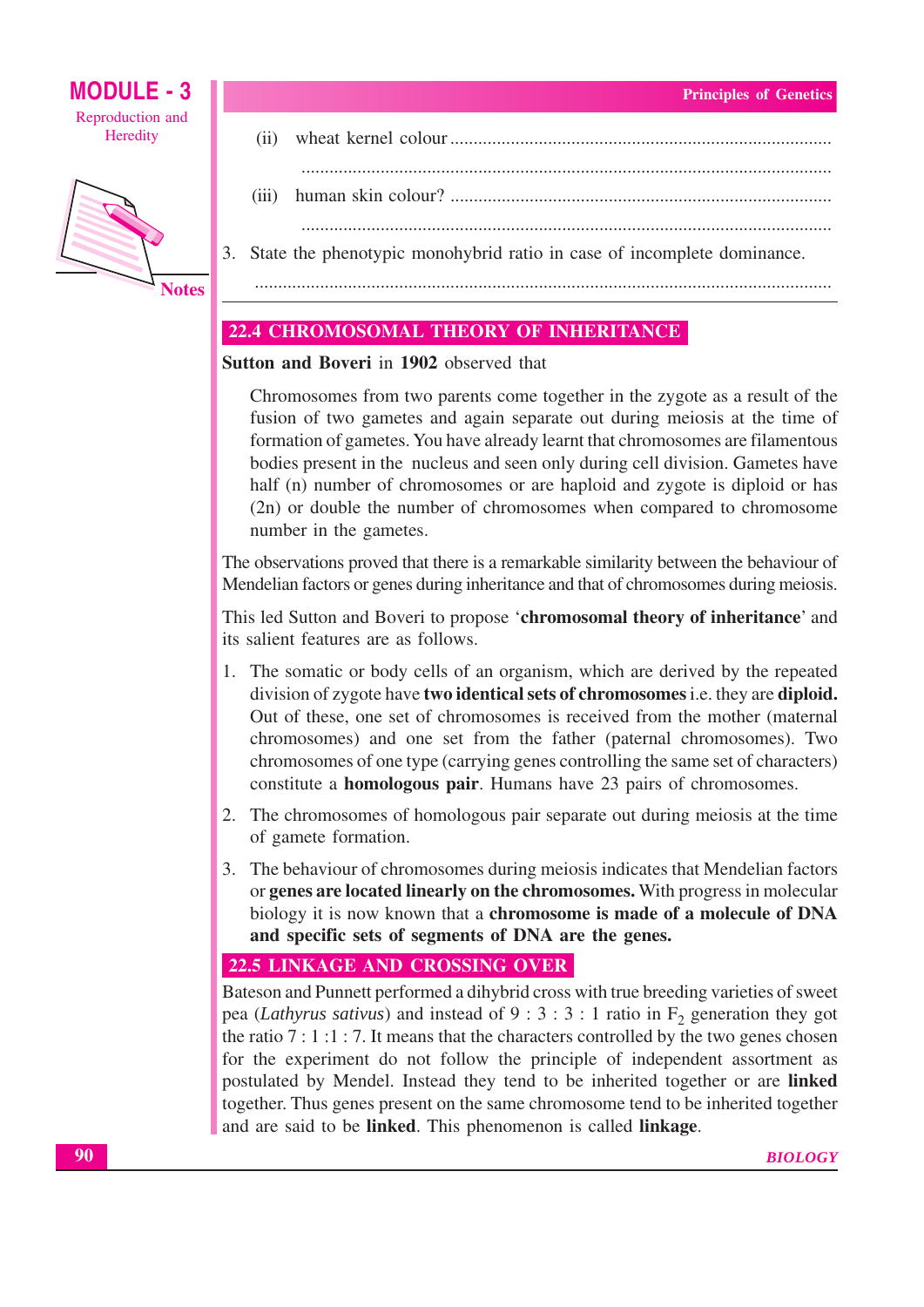All the genes present on the same pair of chromosomes and with a tendency to be inherited together forms a linkage group.

In the above experiment some recombinant type of individuals were also produced. How did that happen? They are produced by another phenomenon called crossing over.

Crossing over is the physical exchange of parts of the non sister chromatids of the chromosomes of a homologous pair (Fig. 22.4).

Crossing over occurs during prophase I at meiosis I of the time of gamete formation. The point where crossing over occurs is called **chiasma**. (plural : chiasmata) See Fig. 22.3. Linked genes get separated from each other by crossing over.

Because of linkage and crossing over a heterozygous individual can produce four types of gametes as shown in Fig. 22.4. The figure 22.4 shows linked genes of the parents and recombinants due to crossing over.



Fig. 22.4 Schematic diagram showing recombination by crossing over

Reproduction and Heredity

**MODULE - 3** 



**BIOLOGY**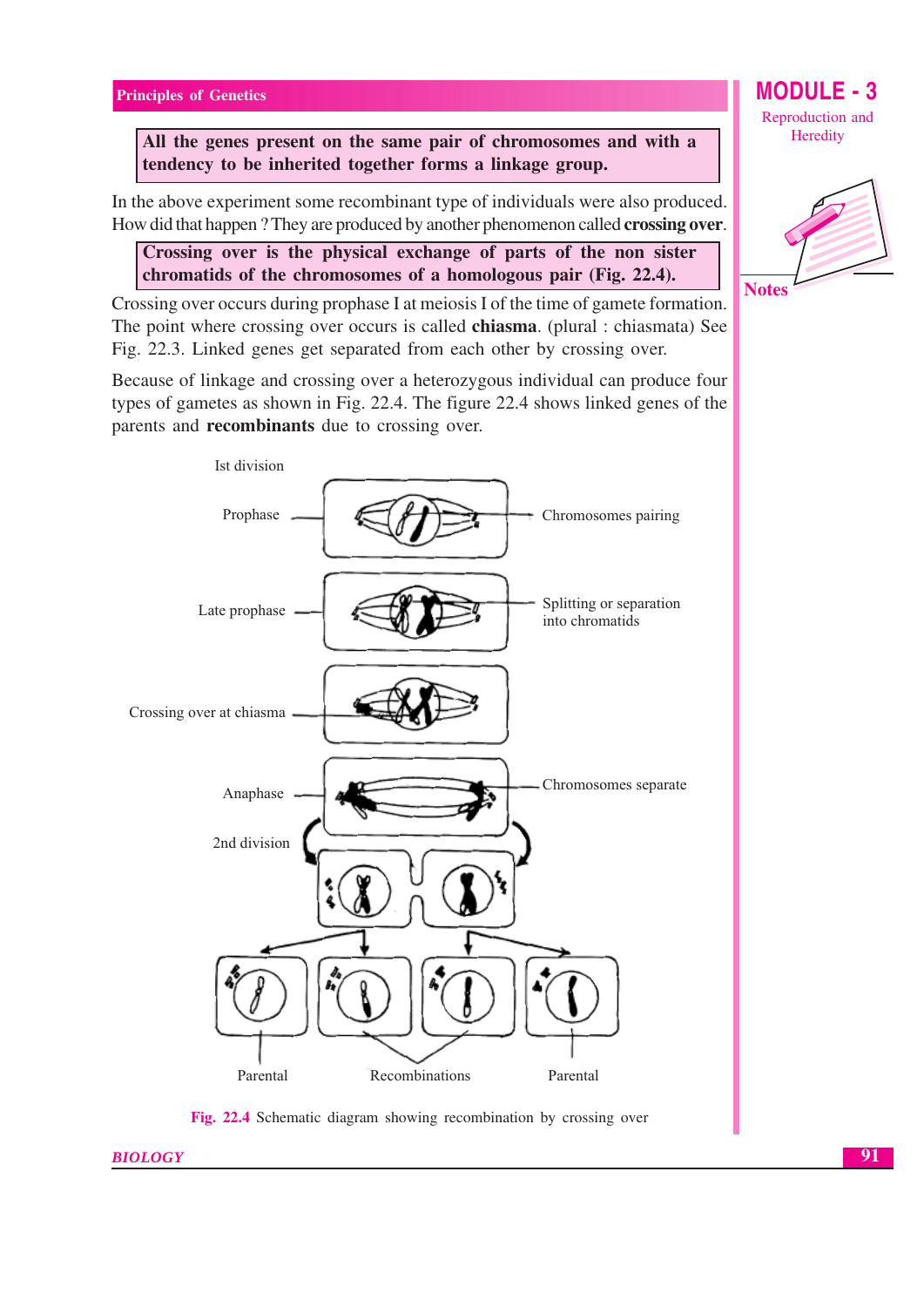

**Notes** 

#### **22.6 CHROMOSOMES AND SEX DETERMINATION**

Sex of the unborn individuals is determined in different ways in different kinds of organisms. You will learn about sex determination in humans, birds and honey bees in this section.

In some diploid organisms, specific chromosomes have a role in sex determination. Such chromosomes are called sex chromosomes and the rest of the chromosomes of a set are called **autosomes**.

If sex chromosomes are morphologically similar (i.e. XX) in an individual, the  $\bullet$ individual is termed **homogametic**. Such individuals, produce only one kind of gametes (containing  $X$ ). For example : all eggs of the human female contain an X chromosome and autosomes. So human female is termed as homogametic.



Fig. 22.5 Chromosomal basis of sex determination in humans.

#### 22.6.1 Sex Determination in Human

• Sex chromosomes in males are morphologically dissimilar (i.e. XY). Such individuals produce two types of gametes (one containing X and the other containing Y) and are called heterogametic. For example : human male produces two kinds of sperms, X bearing and Y bearing sperms. When the human egg is fertilised by an X bearing sperm a girl is born, and if human egg is fertilized by a sperm having "Y" chromosome, a boy is born (Fig. 22.6). Whether the unborn will be a male or female is purely a matter of chance and no parent can be blamed for the sex of the progeny.

#### 22.6.2 Sex Determination in Birds

You have just studied the XX-XY type of sex determination in humans. This type of sex determination is found in other mammals and most insects. However, the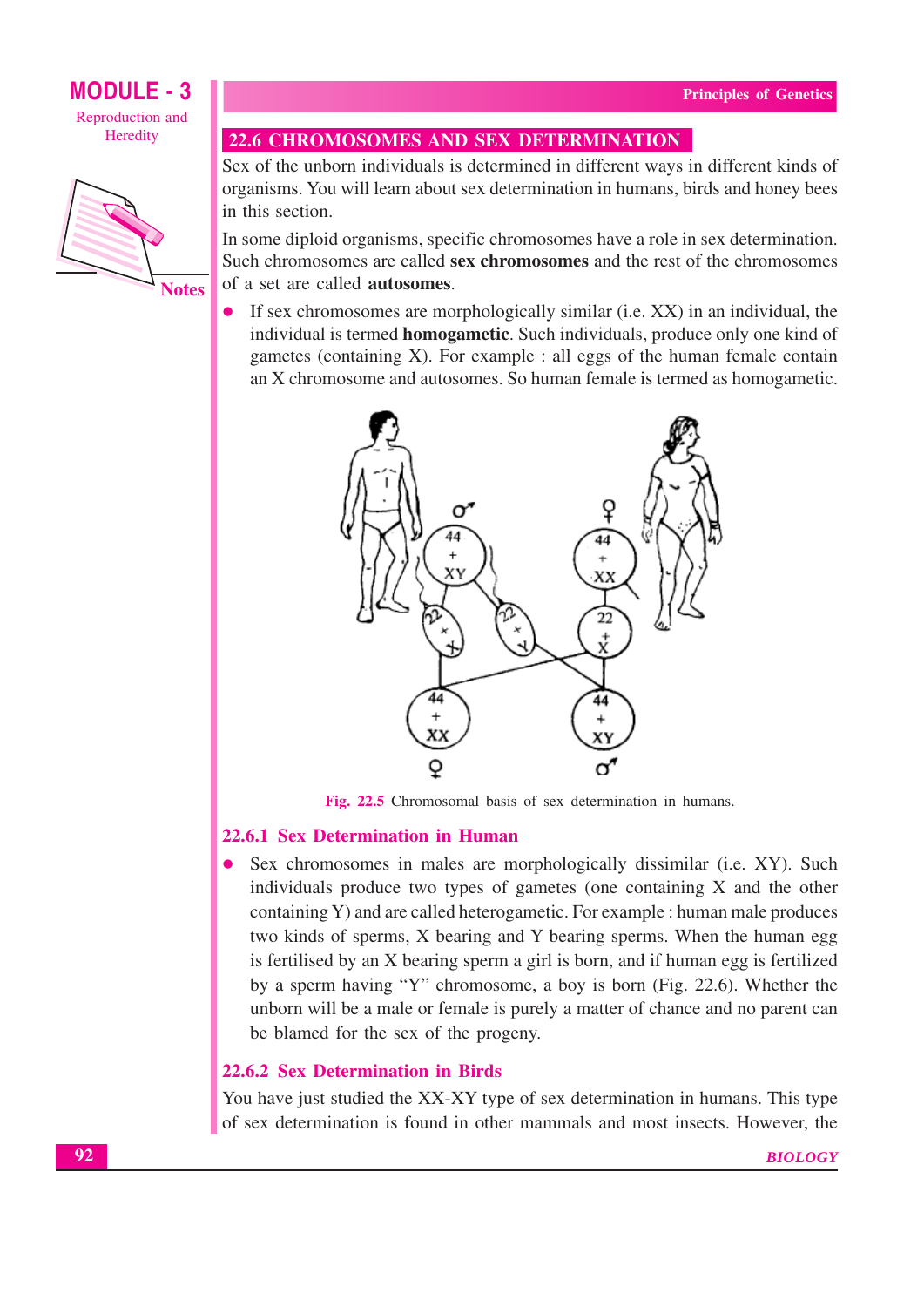method of sex determination in birds is a little different. In birds both sexes (male and female) possess two sex chromosomes but unlike human beings the female has the heteromorphic morphologically different sex chromosomes (ZW) while the males bear homomorphic (condition, the sex chromosomes (ZZ). Thus, the females are heterogametic and produce two types of eggs:  $A + Z$  and  $A + W$  ( $A$ <sup>2</sup> stands for autosomes). The male gamete is only of one type: A+Z. This type of sex determination is called ZW-ZZ type or WZ-ZZ type of sex determination. The letters Z and W are used to distinguish these types of sex chromosomes from X and Y chromosomes found in the X-Y type of sex determination.



ZW - ZZ Type of Sex Determination in birds AA - Autosomes

#### 22.6.3 Sex Determination in Honey Bees

Honey bees have a unique method of sex determination. In honey bees, fertilised eggs emerge as females and unfertilised eggs develop into males. Since fertilised eggs and also females are diploid and unfertilised eggs and males haploid, sex determination in honey bees is referred to as **haplodiploidy**-sometimes also called arrhenotoky.

The sex is determined by the number of sets of chromosomes an individual receives. The male, which is called a drone, is produced from **unfertilized haploid eggs**. And thus, male honeybees contain a single set of chromosomes. The female honeybees, which are worker bees and queen bees, are produced from fertilized eggs and therefore are diploid. They contain two sets of chromosomes. In this case, only females are produced by sexual reproduction.

It is very interesting in honey bees that males have no father and cannot have sons but have a grandfather and can have grandsons.

#### **22.7 CRIS-CROSS INHERITANCE X-LINKED INHERITANCE**

We already know that genes are located on chromosomes. The genes which are located on X chromosome (sex chromosome), are called **sex linked genes**. These genes show cris-cross inheritance as shown in Fig. 22.6.

Reproduction and Heredity

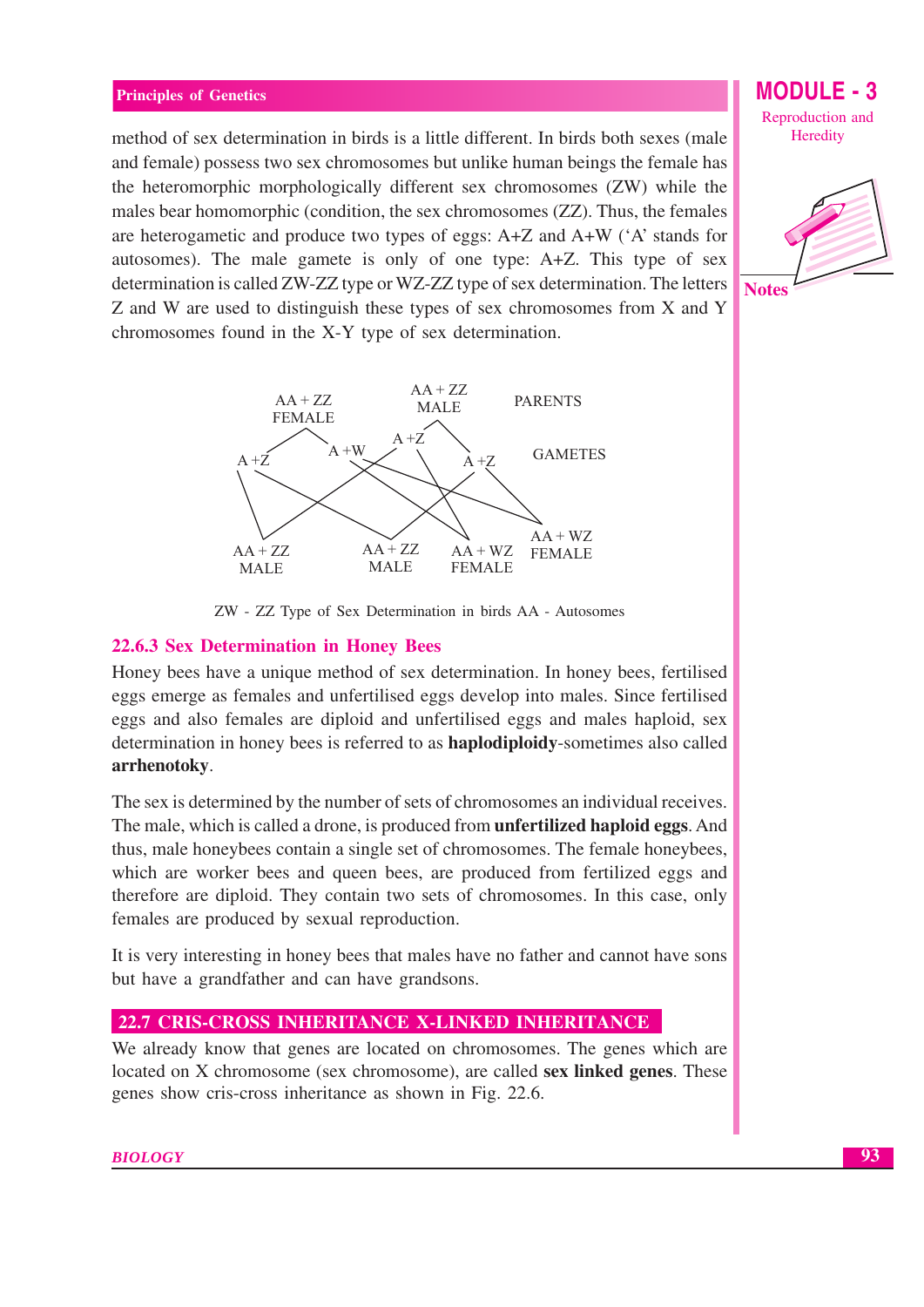

When a male has a defective sex linked gene located on  $X$  chromosome he transmits the defective **X** chromosome to his **daughter only during reproduction,** The female who has this gene transmits it to her son and daughter both in equal probability. So the male passes on his recessive sex linked trait to 50% of his grandsons through his daughter. The sex linked trait being recessive is not expressed in female but is expressed in males. Therefore males suffer from the genetic defect due to the presence of faulty gene on the single X-chromosome while females are only carriers of these defective genes as they have the other X which masks the effet of faulty gene. The trait shows up in females only both X chromosomes from mother and father have faulty gene.



Fig. 22.6 Criss cross inheritance or X-linked sex linked inheritance

This type of inheritance of recessive sex linked character from father to daughter and then from the daughter to her sons is known as cris-cross inheritance or sex linked or X-linked inheritance.

Criss Cross Inheritance in humans: Red green colour blindness and Haemophilia are examples of sex linked inheritance in humans. The defective gene is located on X chromosome. Thus a single defective gene causes disease in male while two defective genes (homozygous condition) only can cause the disease in female. Females in heterozygous condition are apparently normal but actually the carriers of the disease. Carrier females pass this defective gene to  $50\%$  of her sons. The disease is expressed only in males because male does not have the partners of the genes on Y Chromosome to mask the effect of the faulty gene. See Fig. 22.7 (a), and  $(b)$ .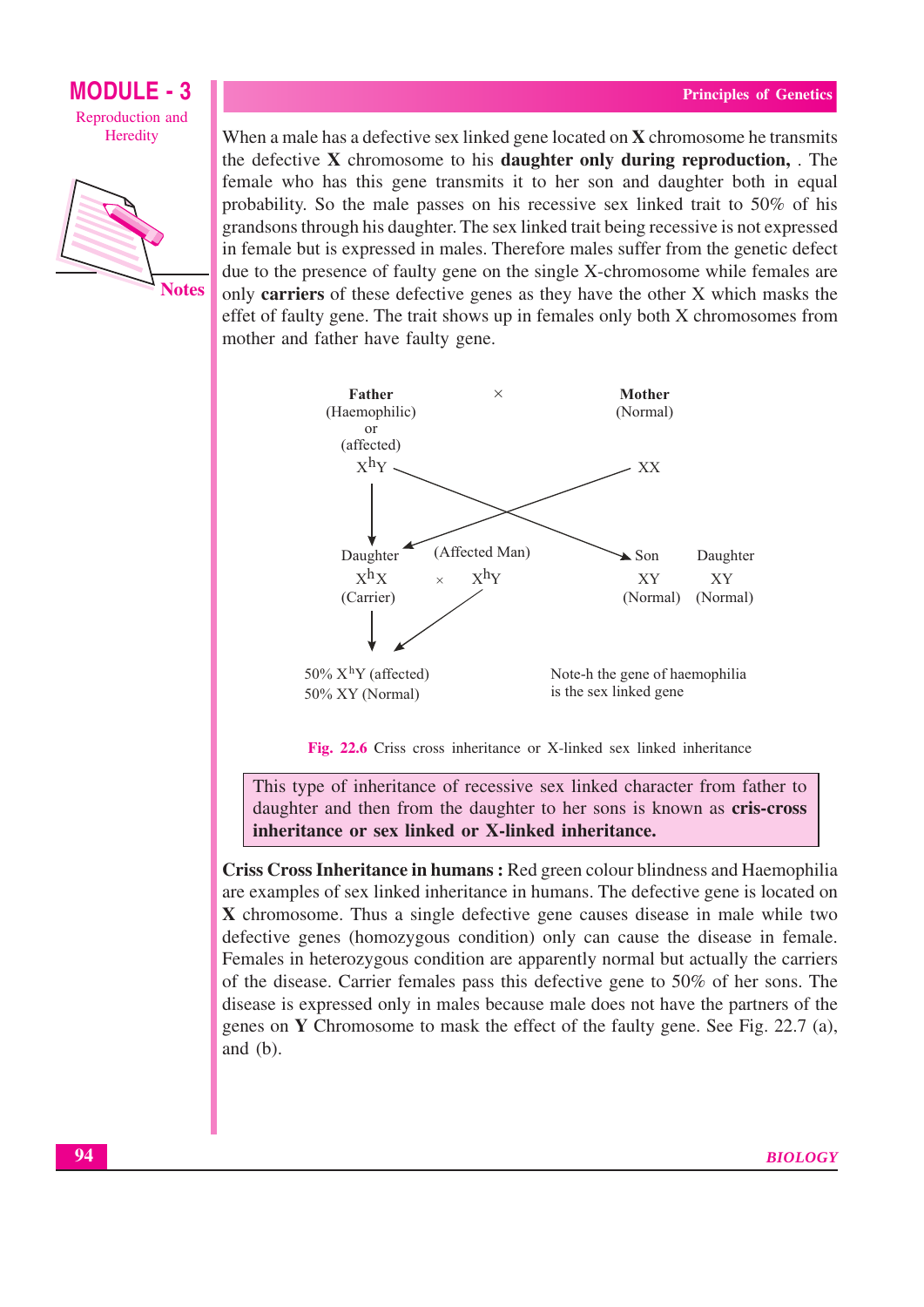

Fig. 22.7 (a) Progeny of carrier female for colour blindness and a man with normal colour vision.



Fig. 22.7 (b) Progeny of a haemophilic carrier female and normal male



**MODULE - 3** Reproduction and Heredity

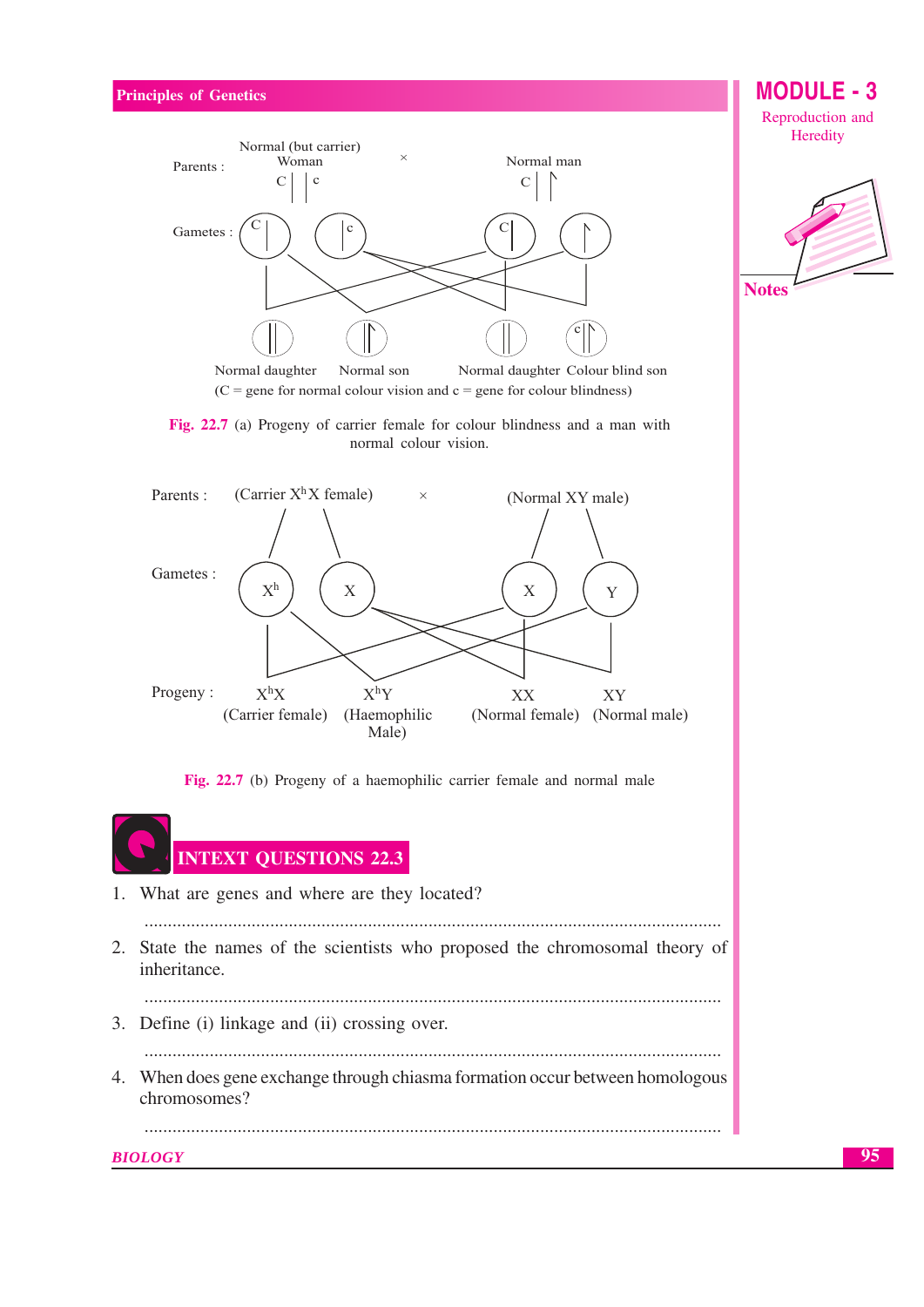

**MODULE - 3** 

| 5. Why is the human female called the homogametic sex?                                                                                                        |
|---------------------------------------------------------------------------------------------------------------------------------------------------------------|
| 6. A colour blind man married a normal woman whose father and mother both had<br>normal colour vision. Will any of their sons be colour blind? If not why not |
| 7. With the help of flow chart explain the difference in sex determination in birds<br>and mammals.                                                           |
| 8. Name an insect in which all males are produced parthenogenetically.                                                                                        |
| 9. In honey bees "males have no father and cannot have sons but have a<br>grandfather". Justify the statement.                                                |
| 10. Which sex in birds is heterogametic?                                                                                                                      |
| 11. Why is sex determination in honeybees called haplodiploidy                                                                                                |

# 22.8 MITOCHONDRIAL INHERITANCE AS A CASE OF MATERNAL **INHERITANCE**

Apart from the nucleus, mitochondria and chloroplasts also possess DNA and you have just learnt that genes are segments of DNA. Till now you have studied that genes are present on the chromosomes present in the nucleus. Since mitochondria come into the zygote from the egg, inheritance of mitochondrial DNA is said to be a case of maternal inheritance.

In fact, certain diseases and therefore the genes responsible for them are due to defects in mitochondrial DNA and can be traced to the mother's family.

# 22.9 HUMAN KARYOTYPE

Human karyotype is the arrangement of human chromosomes in seven groups according to the types of chromosomes and their size. It is prepared by arranging chromosomes seen at mitotic metaphase in descending order with the longest pair of chromosomes drawn first, and the sex chromosomes are drawn the last :

- (i) Total no. of chromosomes or  $2n = 46$  (23 pairs).
- (ii) Number of autosomes  $= 44$  (22 pairs).
- (iii) Sex chromosomes  $2 = X$  and Y
- (iv) Depending on size, location of centromere, and bands obtained by special staining methods, human chromosomes are grouped into 7 groups, A to G as shown in Fig. 22.8.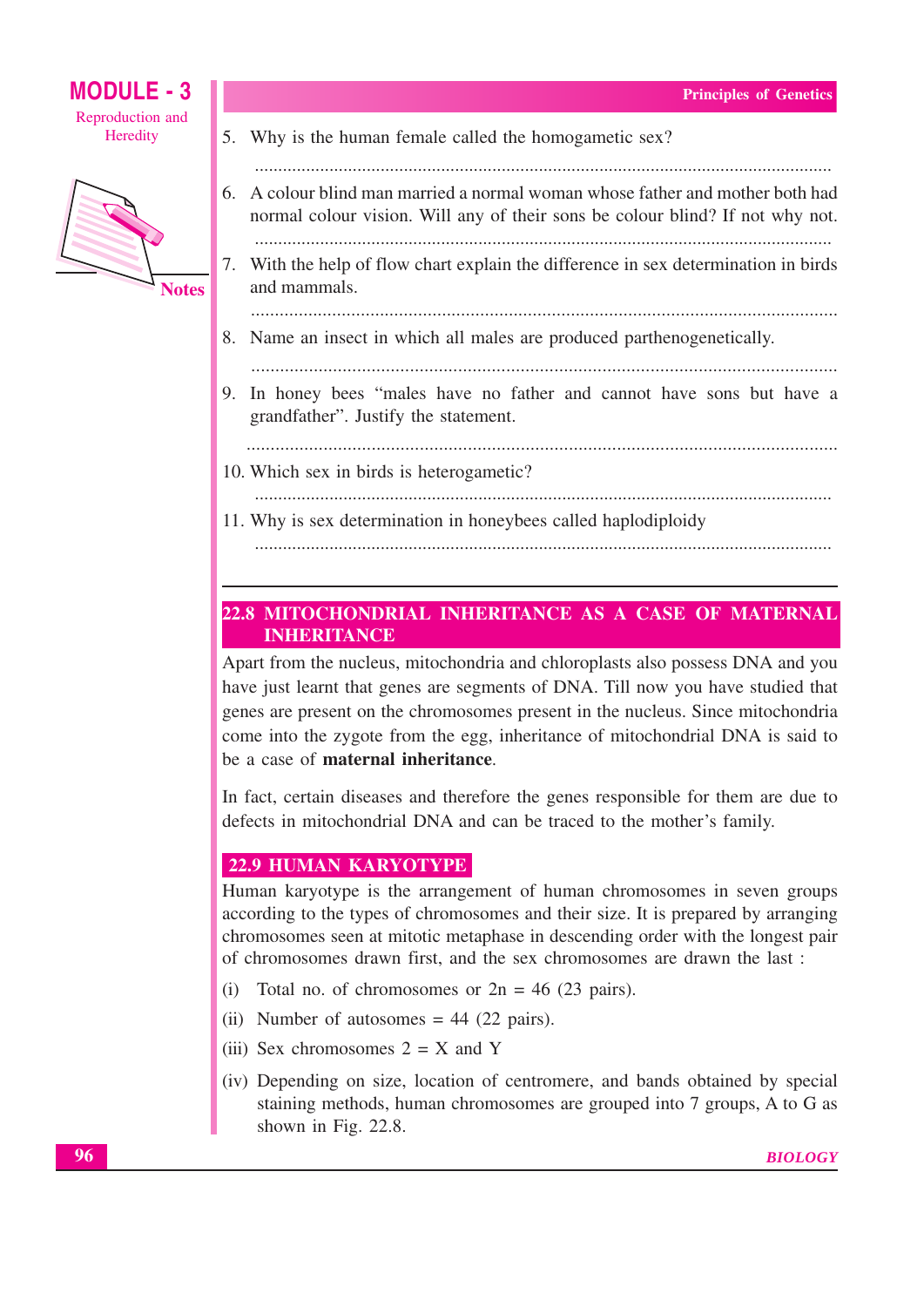Sex determination in humans, as you have already learnt is as follows :

Normal male has 22 pairs of autosomes + one X chromosome and one Y chromosome

Normal female has  $22$  pairs of autosomes  $+$  two X chromosomes

Presence of Y is necessary for maleness.

Absence of Y chromosomes, makes the individual a female with some defective characters.



Fig. 22.8 Karyotype showing chromosomes of normal male. Female has the same autosomes but two X-chromosomes instead of XY

### 22.10 CHROMOSOMAL ABNORMALITIES AND GENETIC DISORDERS **IN HUMANS**

Any change from the normal number or structure of chromosomes causes abnormalities. Following are some examples of human genetic disorders :

#### 1. Mongolism or Down's syndrome

The individual has 47 chromosomes because of one extra chromosome in the 21st pair (Trisomy of chromosome 21). The outcome of this defect are the following characters or features :

- mentally retarded
- have a thick tongue  $\bullet$
- and a drooping (false expression of pleasure) face. Fig. 22.9.  $\bullet$

#### **BIOLOGY**

Reproduction and Heredity

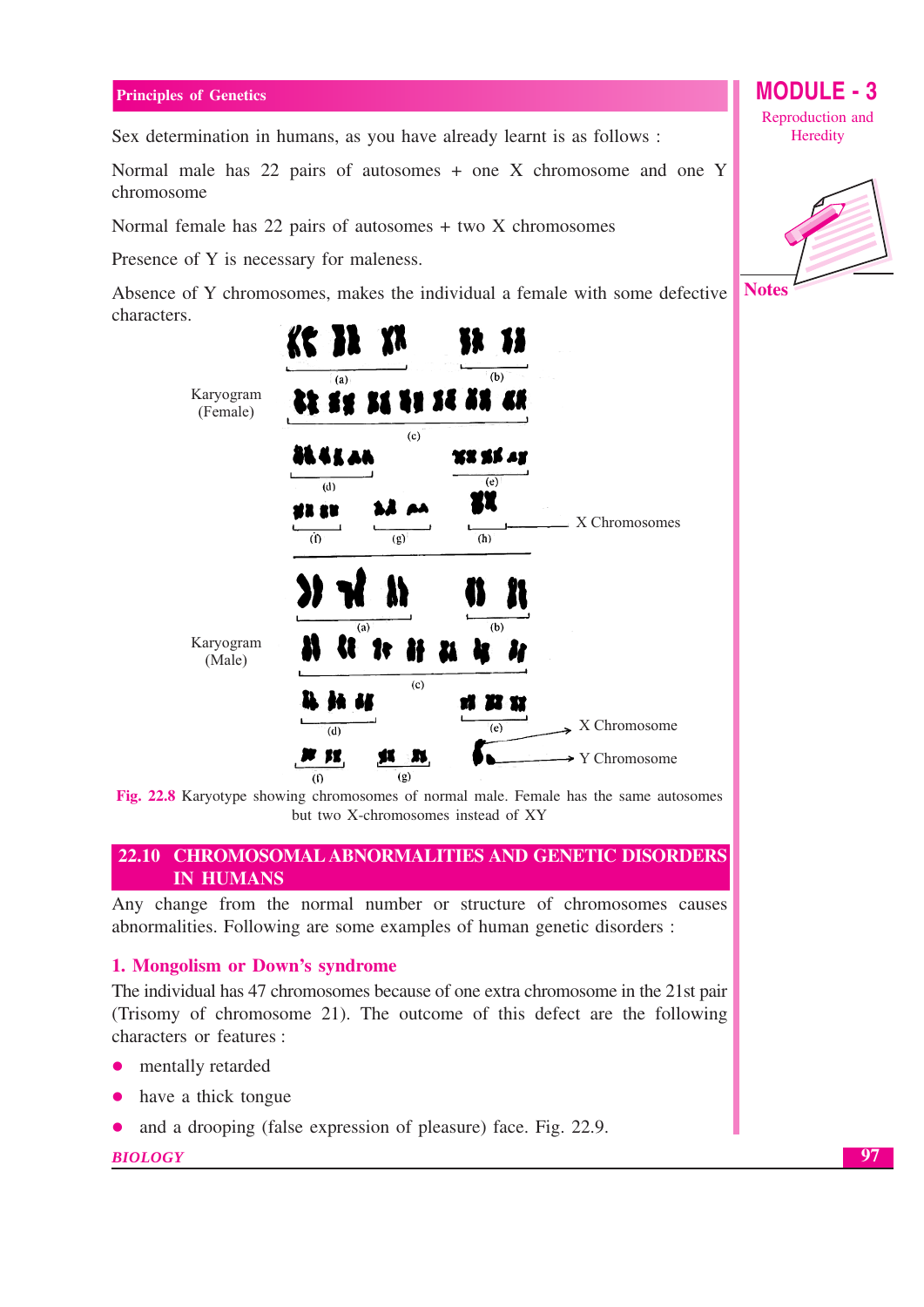

The possibility of giving birth to a mongolian child is far greater in pregnant mothers above the age of forty.



Fig. 22.9 Mongolism or Down's syndrome



Fig. 22.10 Man showing Klinefelter's syndrome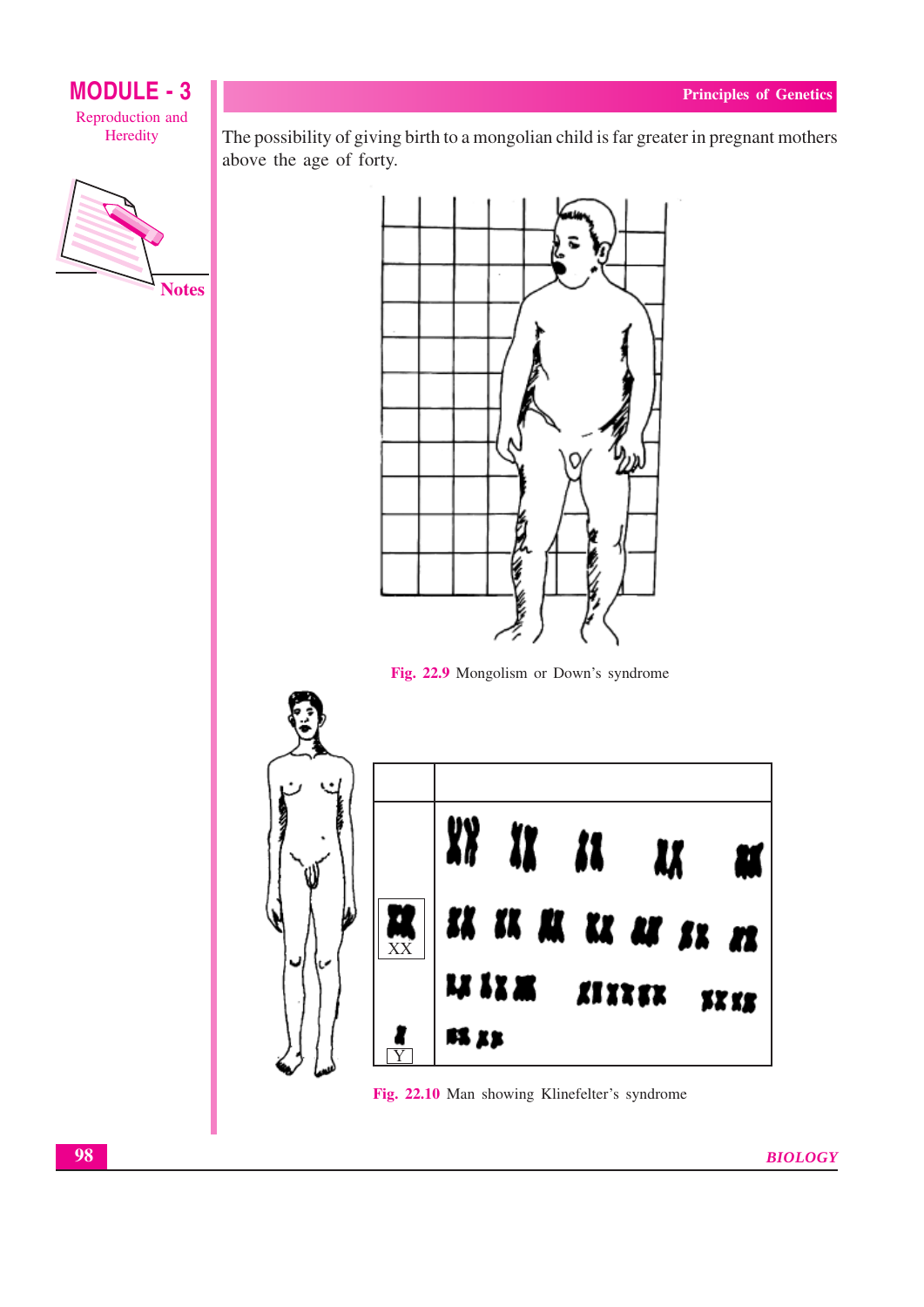#### 2. Klinefelter's syndrome

Individual is a male with 47 chromosome with one extra X chromosome. (44 autosomes + XXY). Typical features of Klinefelter's syndrome are :

- Tall, mentally retarded male;  $\bullet$
- Sterile and shows breast development or **gynaecomastia** (gynae : female;  $\bullet$ massere: mammary glands). Fig. 22.10.

#### 3. Turner's syndrome

Individual is a female with 45 chromosomes and with only one X, chromosome (22) pairs of autosomes  $+XO$ ). The characteristic features of this syndrome are

- Mentally retarded  $\bullet$
- web like skin on neck.
- incompletely developed breasts. Fig. 22.11.  $\bullet$



Fig. 22.11 A woman suffering from Turner's syndrome.

#### 4. Colour blindness and Haemophilia (Bleeder's diseases)

Both these defects are sex linked disorders. (See figures 22.6 and 22.7)



Reproduction and Heredity

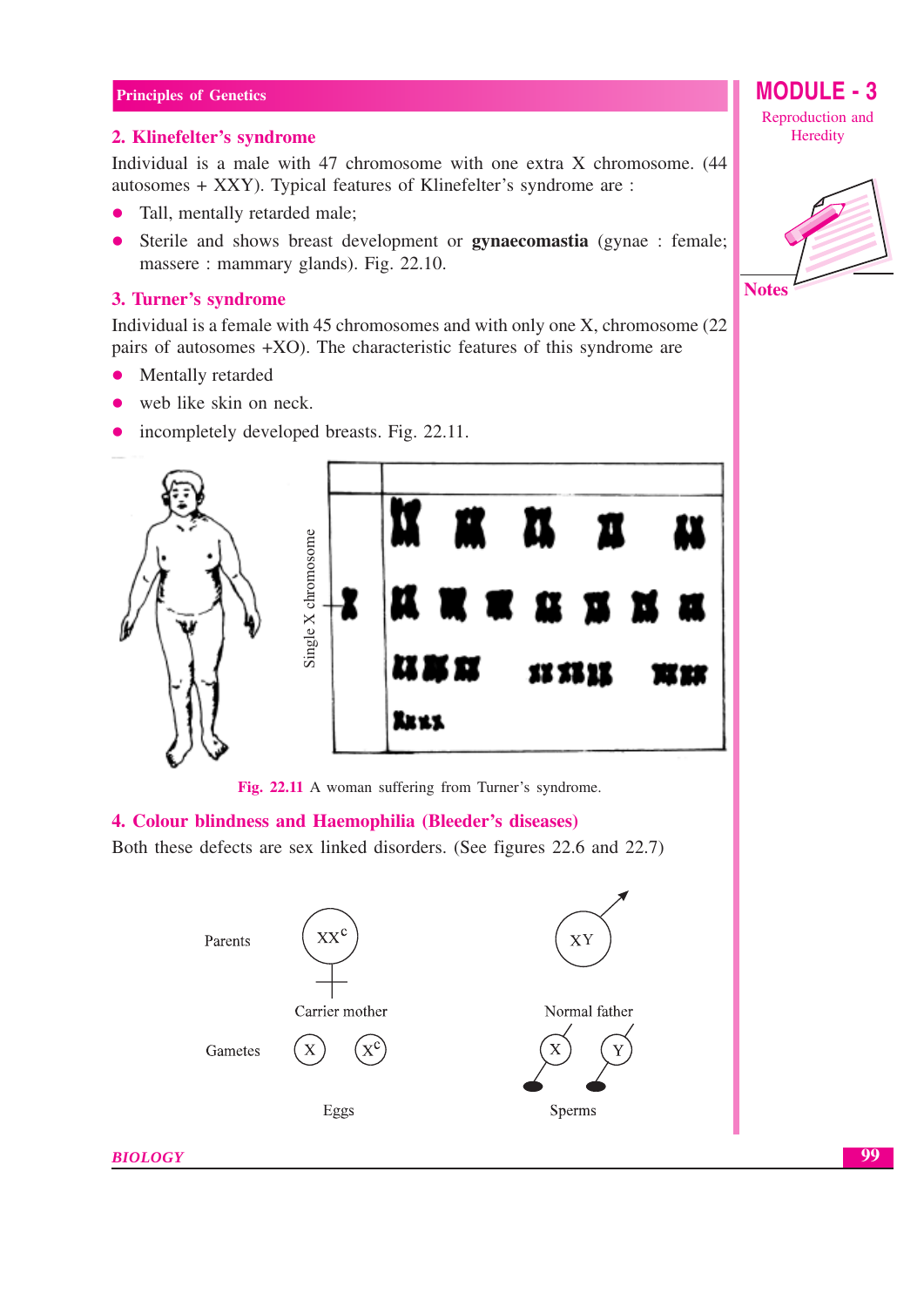







 $X^C$  = recessive mutant Note :  $X = normal$  allele:

Fig. 22.12 Inheritance of colour blindness

# See also 22.7

In male, the single X-chromosome is received from the mother.

Hence a defective, gene (for colour blindness or haemophilia) on X chromosome of the mother, is passed on to the son and expressed as a defect.

The daughter receives one X-chromosome from the mother and the other X from the father. In a carrier daughter the defective gene received from the mother is masked chromosome received from normal father by normal allele on the other X  $(Fig. 22.12).$ 

Colour blind males are unable to distinguish between red-green colours. In haemophilia afflicted male, blood does not clot easily and the patient may bleed to death. Its mode of inheritance is exactly like that of colour blindness.

## 5. Thalassemia

It is an autosomal disorder in which normal haemoglobin is not synthesised. So, frequent blood transfusions are required for survival.

The defective gene is recessive and present on an autosome in the heterozygous Parents may not show the disorder. The child who gets the defective genes 'from both the parents (homozygous recessive) suffers from Thalassemia.

# 6. Sickle Cell Anemia

This is another hereditary abnormality due to mutation of a single autosomal gene in which red blood corpuscles lose their shape and become sickle shaped because of defective Haemoglobin. Individuals possessing two defective genes (homozygous recessive), cannot survive. In the heterozygous individuals, one gene is normal and so half the number of total red blood corpuscles are normal containing normal haemoglobin while the others are defective. For heterozygous individuals with sickle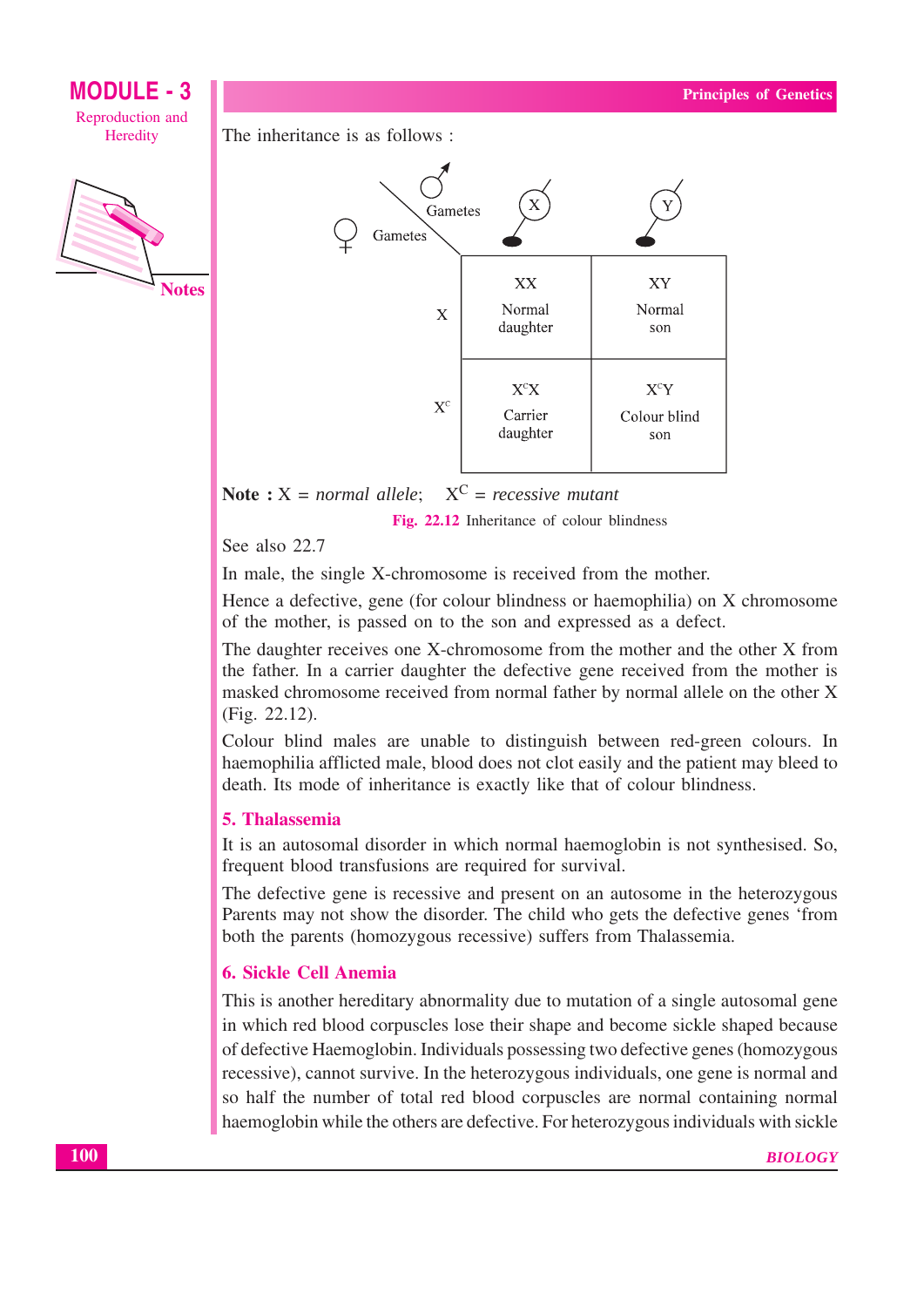cell gene, it is a boon in disguise against malaria for children with one defective haemoglobin gene can survive as they are less affected by malarial because the malarial parasite cannot thrive inside the defective RBCs.

### 7. Rh factor

Rh factor is an antigen (a protein) present on the surface of red blood corpuscles. About 15% of all women do not have the gene for Rh antigen. They are Rh-negative. Men can also be Rh-negative. But the problem which this trait creates is in Rhnegative women.

A pregnant Rh-negative woman whose husband is  $Rh + may$  bear a the child who may have inherited the  $Rh$  + gene from the father. If the foetal blood of the  $Rh$ + foetus enters mother's body stream, her immune system produces antibodies against Rh antigen which may cause minor problems in first pregnancy. Antibodies remain in the mother's blood and in the subsequent pregnancies, the mother's antibodies against foetal Rh antigen may enter the foetal blood stream and destroy its red blood corpuscles causing severe anemia which may even be fatal (erythroblastosis foetalis) for the foetus.

Now-a-days Rh-negative mother of a Rh-positive foetus is treated immediately after delivery, to destroy Rh antigens in her blood stream. (Fig. 22.13)



Fig. 22.13 The mechanism of Rh inheritance

- (a) shows the first pregnancy where the mother is Rh  $(-)$  and foetus Rh  $(+)$ . Antigens (empty circles) of the foetus stimulate the production of anti-bodies (black blocks) in the mother's blood.
- (b) shows the retention of anti-bodies in the mother's body.
- (c) shows the Rh  $(+)$  foetus in the womb of the same mother during the second pregnancy. The anti-factors from the mother's body destroy the infant's red blood cells.

#### 22.11 AMNIOCENTESIS

Amniocentesis in a technique by which hereditary disorders due to defects in genes can be detected. In this technique (Fig. 22.14)

#### **BIOLOGY**

Reproduction and Heredity

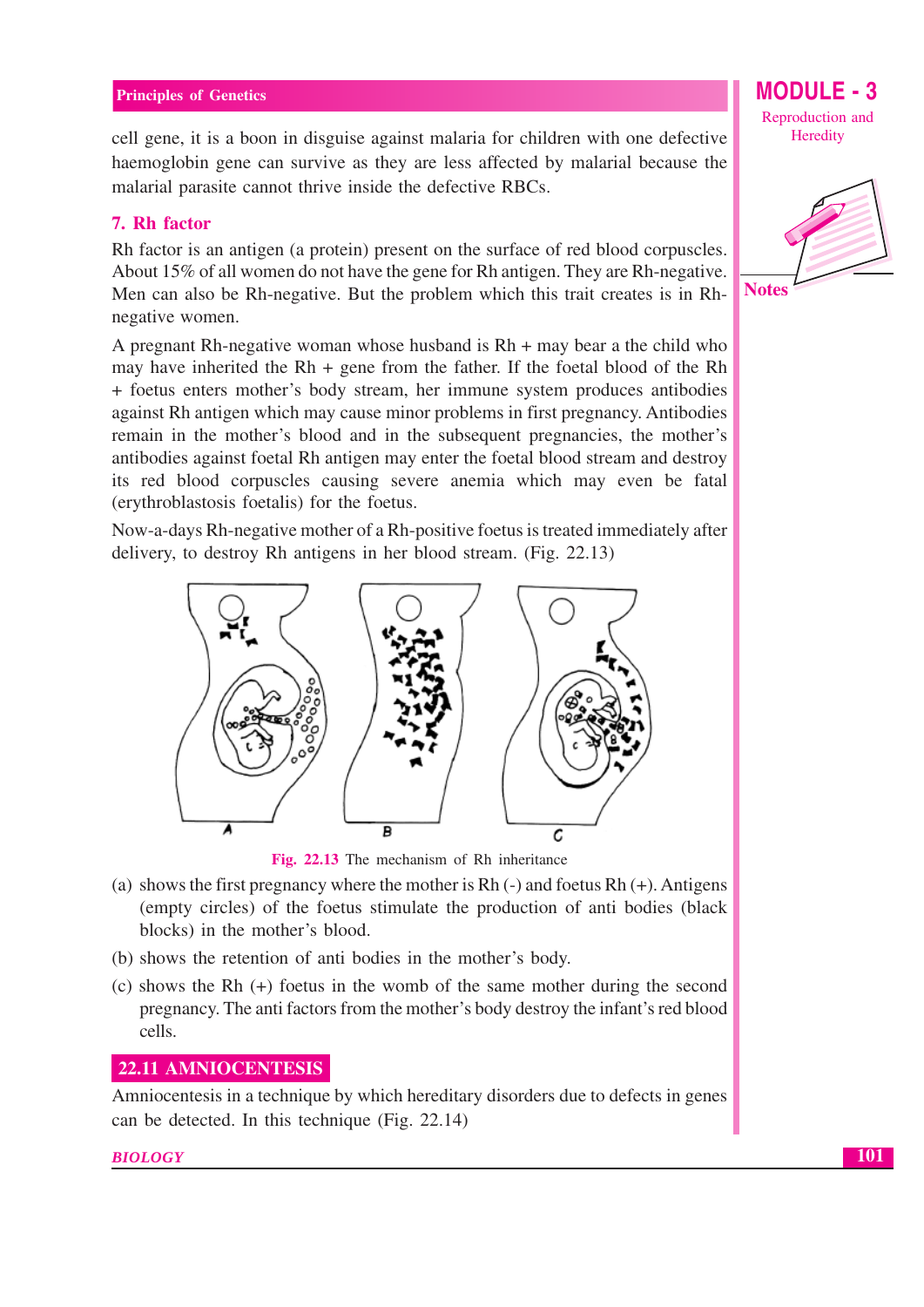

- (i) a small sample of amniotic fluid which surrounds the foetus is syringed out.
- (ii) This fluid has cells which break off from the skin of the foetus.
- (iii) Foetal cells are picked up and cultured.
- (iv) Chromosomes in the dividing cells are analysed for genetic defects.
- If incurable genetic defects are detected, pregnancy can be terminated.
- It is illegal to use amniocentesis for detecting the sex of the unborn.



Fig. 22.14 Techniques of Amniocentesis

## **22.12 THE HUMAN GENOME**

In the last over hundred years genetics and molecular biology have gone far ahead and the progress has been very rapid.

You have just read about genetic disorders and today there is hope for cure through gene therapy. This is because in 2003, most of the genes on human chromosomes have been mapped or located on the  $23(n)$  chromosomes. The genes responsible for inheritance of various structural features, that control various enzymes that catalyse the various biochemical reactions in the body, and genes responsible for genetic disorders have been located. Genome means genes of a particular organism on its haploid set of chromosomes and study of genome is Genomics. Since genes are present in pairs (one inherited from mother and other from the father), all kinds of genes present in a particular type of organism are present in its haploid set (n). Thus human genome may be defined as all the genes present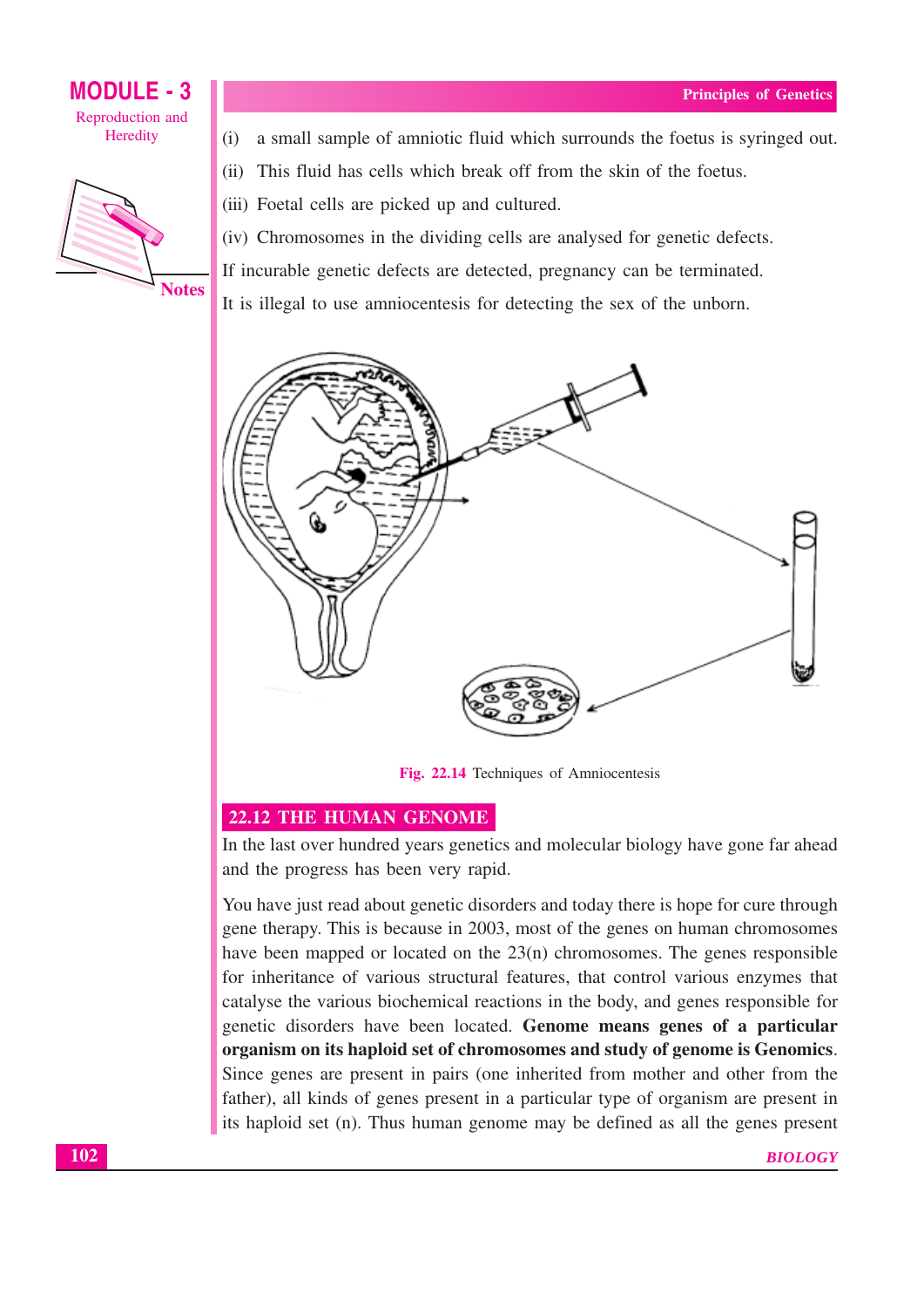in the haploid set of chromosomes in humans. There are an estimated 20,000 to 25,000 genes and 3 billion base pairs in the total human DNA. Each human chromosome has apart from protein coding genes, regulating base sequences, non coding DNA, promoter sequences (TATA box) in between genes that code for proteins. There are genes that code for the production of ribosomal RNA and the many tRNAs.

It is estimated that only 1.5% of the human genome has protein coding sequences.



# INTEXT QUESTIONS 22.4

- 1. Why is mitochondrial inheritance treated as a case of maternal inheritance?
	-
- 2. Into how many groups have human chromosomes been grouped in the human karvotvpe?

3. State the chromosomal abnormality in Klinefelters, Turners syndrome and in Mongolism.

# WHAT YOU HAVE LEARNT

- Heredity means the transmission of characters from parents to offsprings.
- Variation pertains to differences between siblings or members of same species.
- Mendel was the first to explain that heredity involves transmission of certain factors from reproductive cells of parents to offsprings.
- Hugo de Vries, Correns and Tschermach rediscovered Mendel's Laws of inheritance nearly 35 years after Mendel's death.
- Mendel selected seven varieties of garden pea differing in seven pairs of contrasting characters.
- According to his 'law of segregation' the factors segregate at the time of gamete formation, and come together after fertilization.
- Mendel's 'law of dominance' states when partents differing in a pair of contrasting characters are crossed, the factor that expresses itself in the F-1 is called **dominant**, and the factor which is masked by **dominant** factor, is called **recessive**.
- Law of independent assortment states that the inheritance of factors controlling one character does not depend on inheritance of any other factor controlling any other character.

#### **BIOLOGY**

Reproduction and Heredity

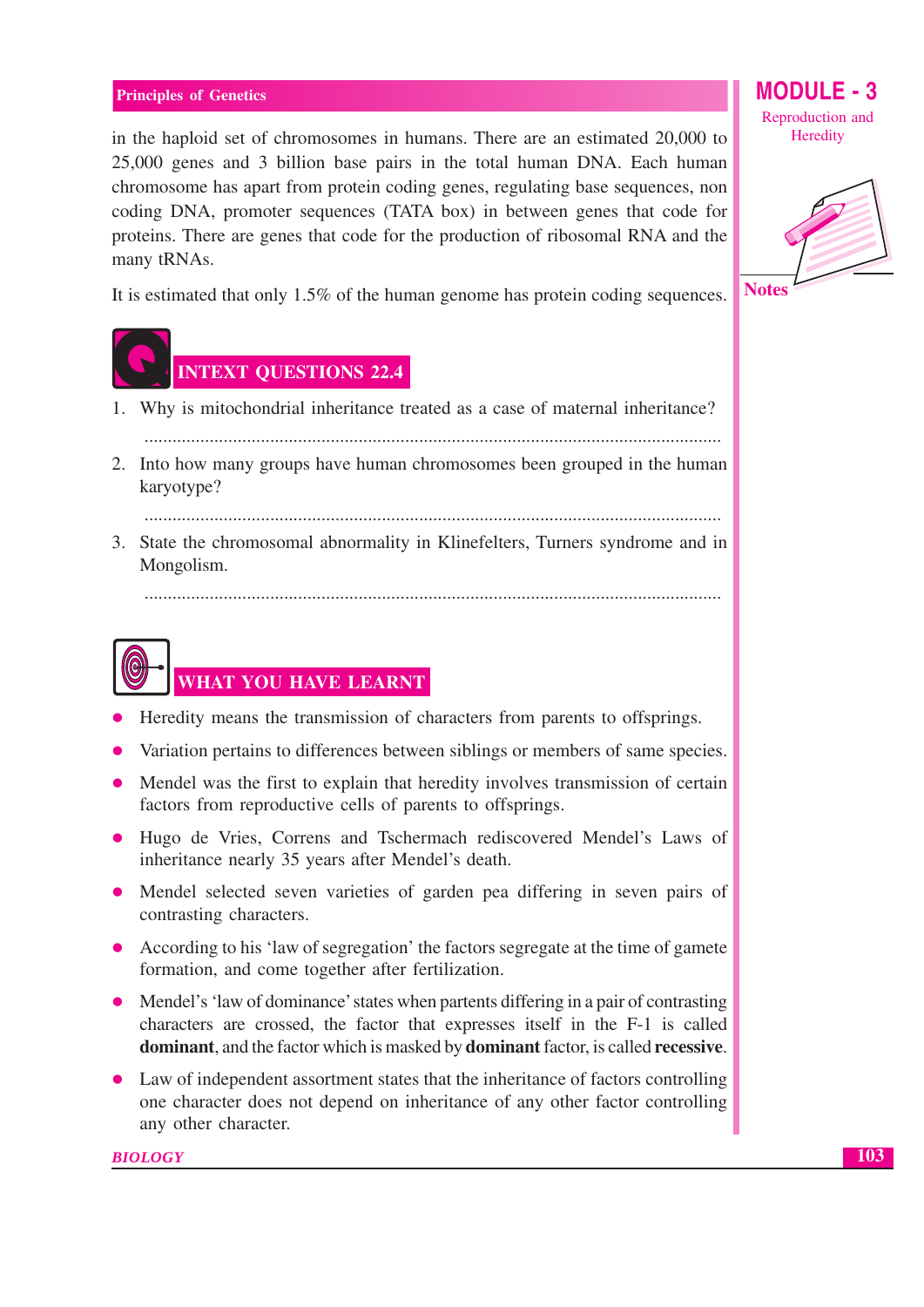# **MODULE - 3** Reproduction and

Heredity



- There are deviations from Mendelian inheritance and these patterns of inheritance  $\bullet$ are incomplete dominance, codominance, multiple alleles, polygenic inheritance and pleiotropy.
- Sutton and Boveri (1902) proposed the chromosome theory of heredity. It states that Mendelian factors or genes are located on chromosomes.
- Genes are located on chromosomes in a linear fashion and are held together in linkage group. Linked genes get segregated through chiasma formation or crossing over.
- Organisms with separate sexes have a pair of sex chromosomes called sex chromosomes. In humans, XX are responsible for homogametic female and XY for heterogametic male. In birds it is the opposite—male is ZZ or homogametic and female is ZW or heterogametic.
- In honey bees, males arise from unfertilised eggs and are therefore, haploid or with half the number of chromusomes while females develop from fertilised eggs and are diploid.
- Human males inherit an X chromosome from female parent and Y from the male parents. Y chromosome bears genes for maleness.
- Females receive two X chromosomes one each from either of the two parents.
- Any change in normal number and structure of chromosomes of an individual causes abnormalities.
- A normal karyotype shows 23 pairs of humans chromosomes bearing thousands of genes, controlling different characters.
- Down's syndrome patients have 47 chromosomes exhibiting tri-somy of chromosome 21.
- Klinefelter's syndrome patient has 44 autosomes and XXY.
- Turner's syndrome, has 44 autosomes + XO
- Colour blindness and Haemophilia are X-linked and sex-linked disorders.
- Thallessemia and Sickle cell anaemia are due to a single autosomal defective gene.
- Rh +ve foetus in a Rh negative mother poses problems in which antibodies are produced in mother's blood against antigens of the foetus.
- The human genome has been mapped.
- Amniocentesis is a technique for detecting genetic disorder in foetus.



1. State the three Mendel's laws of inheritance. Which one of these laws is universal?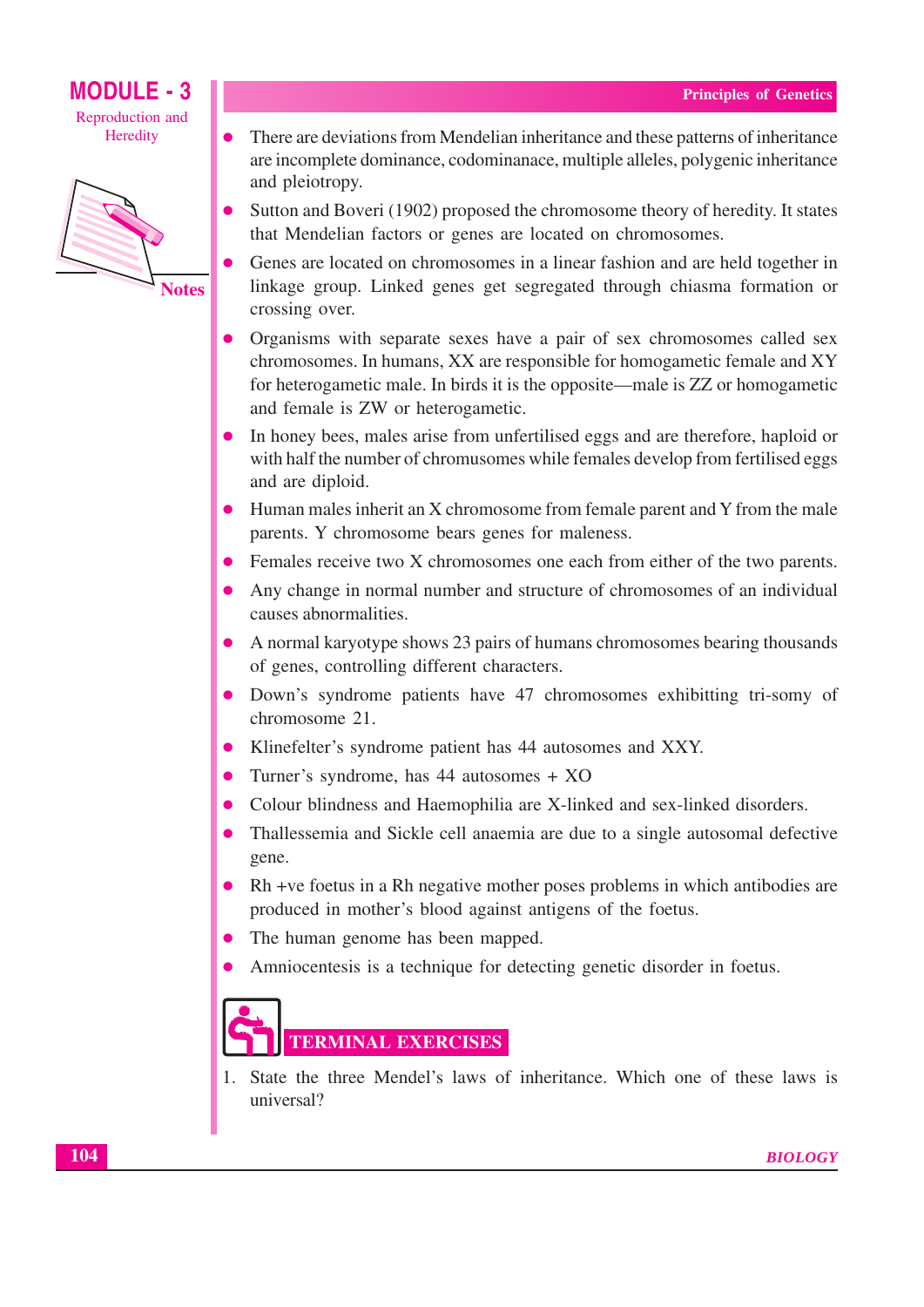- 2. Consider a hypothetical case of a cross between a tall plant (TT) and a dwarf plant (tt). Work out the phenotypic and genotypic ratios of the  $F<sub>2</sub>$  progeny if the cross were to show
	- (a) dominance (b) incomplete dominance
- 3. What will be the blood group of the progeny of parents with AB and O groups.
- 4. Write notes on :

(c) linkage groups

- (a) recessive lethal genes (b) pleiotropy
	- (d) mitochondrial inheritance
- (e) human karyotype (f) human genome
- 5. Why do we find so many different complexions among humans?
- 6. State the chromosome theory of inheritance.
- 7. Work out the following crosses and mention the phenotypic ratio of their progeny.
	- (a) A colour blind man marries a carrier woman
	- (b) A man with normal colour vision marries a carrier woman.
- 8. Why is X-linked inheritance termed cris-cross inheritance?
- 9. Give an account of genetic disorders caused by abnormal chromosomal number.
- 10. What is amniocentesis? How and for what is it carried out?
- 11. In what way is chromosomal sex determination of humans different from that of birds?
- 12. From which kind of eggs do males and females of honeybees emerge.

# **ANSWERS TO INTEXT QUESTIONS**

- $22.11$ . Gregor John Mendel, was the first to suggest principles underlying heredity
	- $\overline{2}$ .  $(i)$  homozygous = bearing identical alleles controlling a trait; heterozygous = bearing dissimilar alleles controlling a trait.
		- (ii) Dominant allele = expressing in both heterozygous and homozygous conditions.

 $Recessive = expressing only in homozygous condition.$ 

(iii) Genotype = genetic constitution of an individual, represented with the help of symbols.

Phenotype = class of individuals recognised based on externally/ internally visible characters.

Reproduction and Heredity